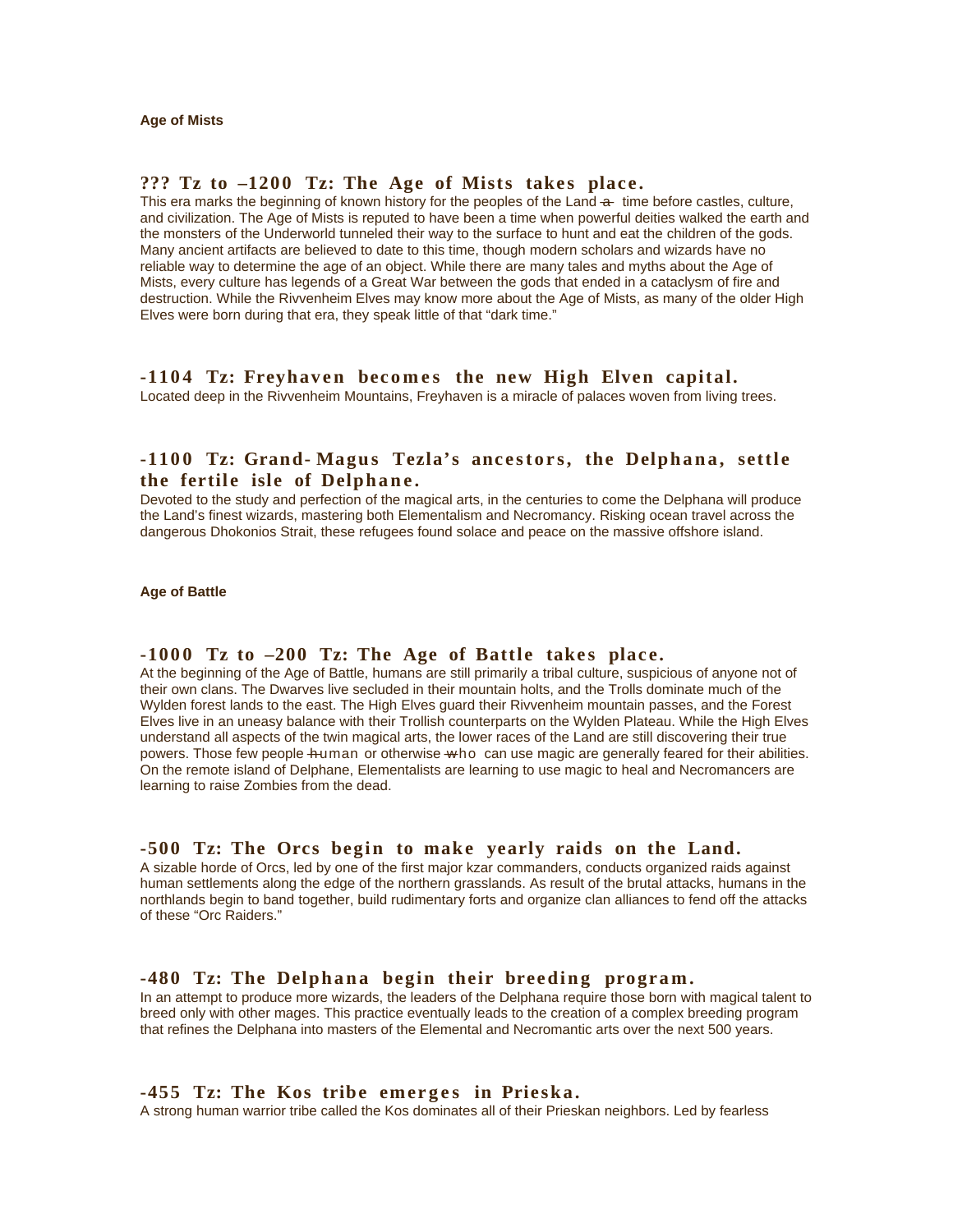Warrior-Priests, thousands of conquest-driven Kos warriors enslave the other human tribes, believing it is their destiny to conquer all of humanity.

#### **-450 Tz: The Delphana further explore immortality.**

During this time, the Delphana unlock the mysteries of how to prolong a wizard's life span with Elemental and Necromantic magics. By the end of this century, some Delphana human wizards are 120 years of age  $-$  even older  $-$ while they have the bodies and minds of men and women only fifty or sixty years old.

#### **-238 Tz: Priest-King Ormanep is crowned in Luxor.**

After more than a century and a half of warfare, the Kos establish total rule over the western half of the Land. The Warrior-Priests institute a complex system of tribute and fealty that promotes those who display great strength and courage in battle. The first Priest-King, Ormanep, rules from the city of Luxor. The only large population in the Land not under Kosian control is the Delphana, safe on their southern island.

#### **-237 Tz: The Kosian civil war is fought.**

A second Priest-King, Khomen-hotep, rises to power in the eastern city of Caero. Ormanep raises armies to crush his rival in Luxor. After a summer of bloody civil war, with tens of thousands of Kos warriors killed, the Oracles of Rokos ultimately prophesy that two Priest-Kings are to rule over the Kos together Khomenhotep from the sun-seat of Caero in the east, and Ormanep from the moon-seat of Luxor to the west. Knowing that the consequence of deviating from prophecy is to be struck down by the gods, both Priest-Kings agree and divide their lands into two roughly equal parts.

#### **-223 Tz: The Ormanep Palace at Luxor is completed.**

Ormanep's capital buildings are completed, with their great spires of black stone and unscalable, 100-foothigh walls. By the end of this year, Ormanep has sired more than 100 children through his expansive harem, all of whom are considered potential heirs of the Empire.

#### -221 Tz: The first of the pyramids at Caero are completed.

In a massive quarry along the Roa Vizorr, armies of human slaves spend their lives digging out blocks of stone for pyramid monuments, sun-throne temples and capital buildings for Khomen-hotep and his royal family. Relations between Ormanep and Khomen-hotep are strained but holding.

#### **-212 Tz: The Needle at Rokos is completed.**

A 300-foot-high tower of black stone is completed in the heart of Rokos, and the Priest-King's Oracles take up residence within. With the completion of the Needle, Oracles assume a predominant place in Kos society, becoming the advisors for Ormanep, Khomen-hotep and all of the Kosian Priest-Kings to come.

**Age of Princes**

#### -200 Tz to 0 Tz: The Age of Princes takes place.

By this time, human civilization is growing rapidly. Cities abound throughout the western half of the Land, and the Kos dominate everything from Scythria to the western banks of the Roa Galtor.

# **-175 Tz: Tezla's birth is predicted.**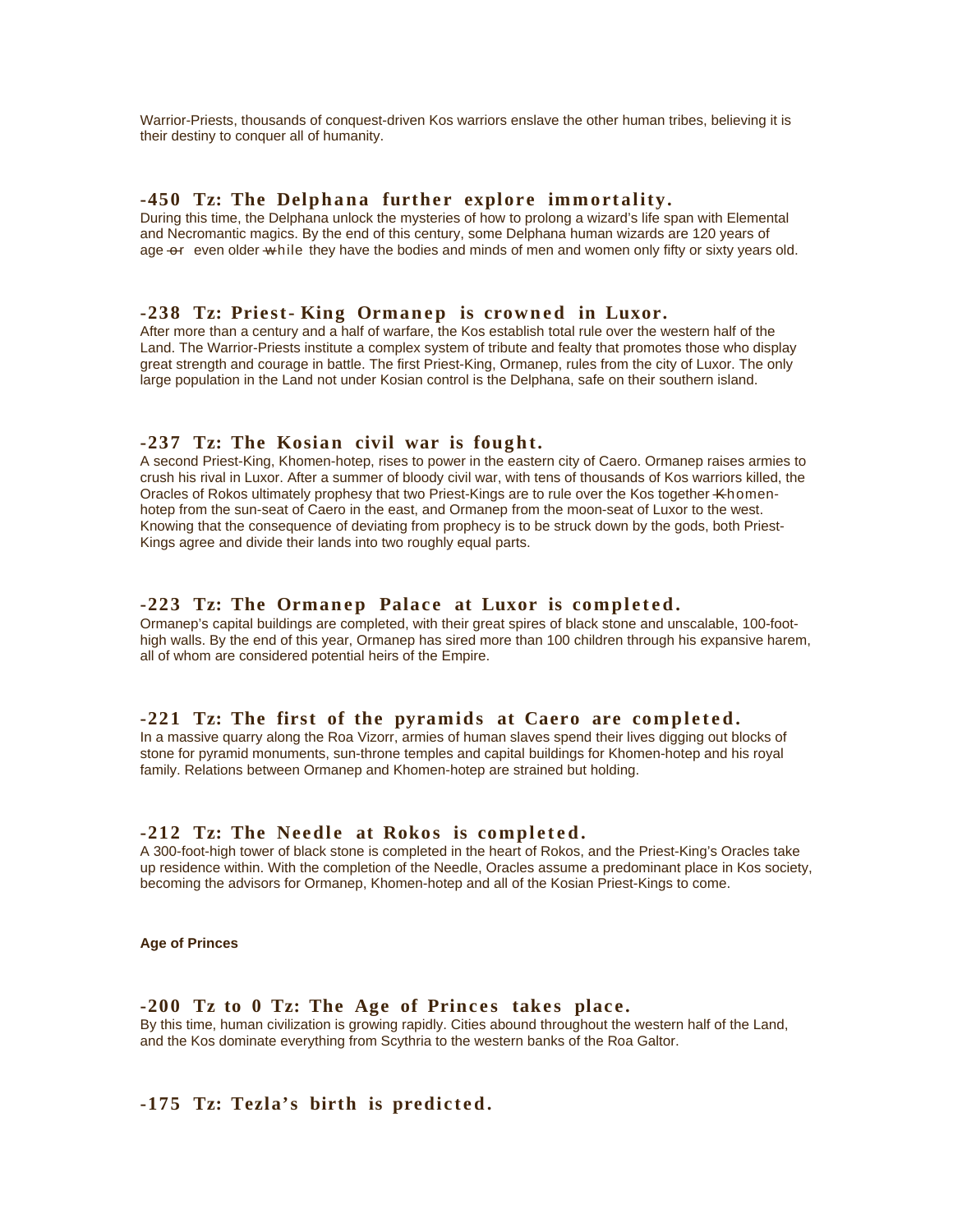The Oracles of Rokos foresee the date and birthplace of a Delphane man who will one day conquer all of Kos with more powerful magic than has ever before been seen, who will master the twin arts of life and death, and who will ultimately attain the powers of a god. At the height of his power, the wizard will rule all humanity from a floating city in the sky. Upon hearing this prophecy, the aging Priest-King Temanor immediately begins to make plans to subjugate the Delphana, to ensure that the Oracles' prophecy will never come to pass.

# **-172 Tz: Kos invades Delphane.**

Traversing the Dhokonios Strait on giant rafts, the Kos bring war to the peaceful people of Delphane. The Kos, who outnumber the human wizards by more than 500 to 1, force the wizards to complete surrender within a season. The Priest-King Temanor is eventually welcomed into the capital city, where he is openly stunned by the comforts the Delphanes enjoy: magically heated baths, enchanted kitchens and spirit servants.

# **-169 Tz: Priest-King Temanor returns to Rokos.**

Changed by his three years on Delphane, Temanor introduces their comfortable way of life to the brutal Kosians. Tempted by these creature comforts, the Kos eagerly adopt Delphane innovations, magics and philosophies. The Kos soon become dependent on Delphane magic, and an elite merchant class emerges to provide the peoples of Rokos and Caero with magical goods and services. Within the next few years, Delphane influence on the Kos people begins to erode the warlike principles on which the barbarian empire was founded.

#### **-163 Tz: The Oracles prophesy the arrival of the Solonavi.**

The seven highest Oracles share a terrible vision of great winged creatures descending to the Land who offer great power, but at a terrible price. This prophecy is noted in the Oracles' archives, and it comes true in 433 Tz with the arrival of the winged Solonavi.

#### **-162 Tz: Civil war erupts among the Kos.**

In the early spring, after a series of Warlords decided they wanted their own chance to rule the world, the Kosian Empire is torn apart from within. Territories that will one day become Prieska, Khamsin and the northern territories secede. Temanor is beheaded by his rivals, and his royal line is ritually sacrificed one after the other in a day-long ceremony. Temanor's body is spirited out of the city by his faithful Draconum wizard, and interred in the depths of the Black Pyramid. By the end of the year, the western Kosian Empire has shattered into a hundred warring states.

## **-162 Tz: The Orcs sack Caero.**

A huge Orc Raider horde led by Kzar Natan attacks Caero, breaks its defenses and puts the entire Kosian ruling family to the sword. In the middle of looting the city, an Orc eagle god appears in a vision to the kzar. Badly shaken by the omen from his god, Natan orders the Orcs to leave the city and never return. By the end of the year, the rest of the eastern Kosian Empire shatters into twenty warring states as well.

#### **-161 Tz: Caero is rebuilt.**

Delphana wizards, with the support of the few remaining members of the Kosian noble class, take control of the ruined city of Caero. Wanting to preserve the Caeronn culture, the nobles take Caeronn names, marry their children into the surviving Caeronn lines and ultimately reshape the city from within. Within a year, Caero declares itself a neutral merchant state, frees its slaves, and declares the era of the Kos at an end. Over the next three generations, the successful breeding of Delphane mages with Caeronn nobility results in a rash of Caeronn children able to wield powerful magics. The act of "freeing" Caero ultimately solidifies a pocket of Delphane control along the Roa Vizorr and guarantees the Delphanes an inland ally with substantial economic and military resources.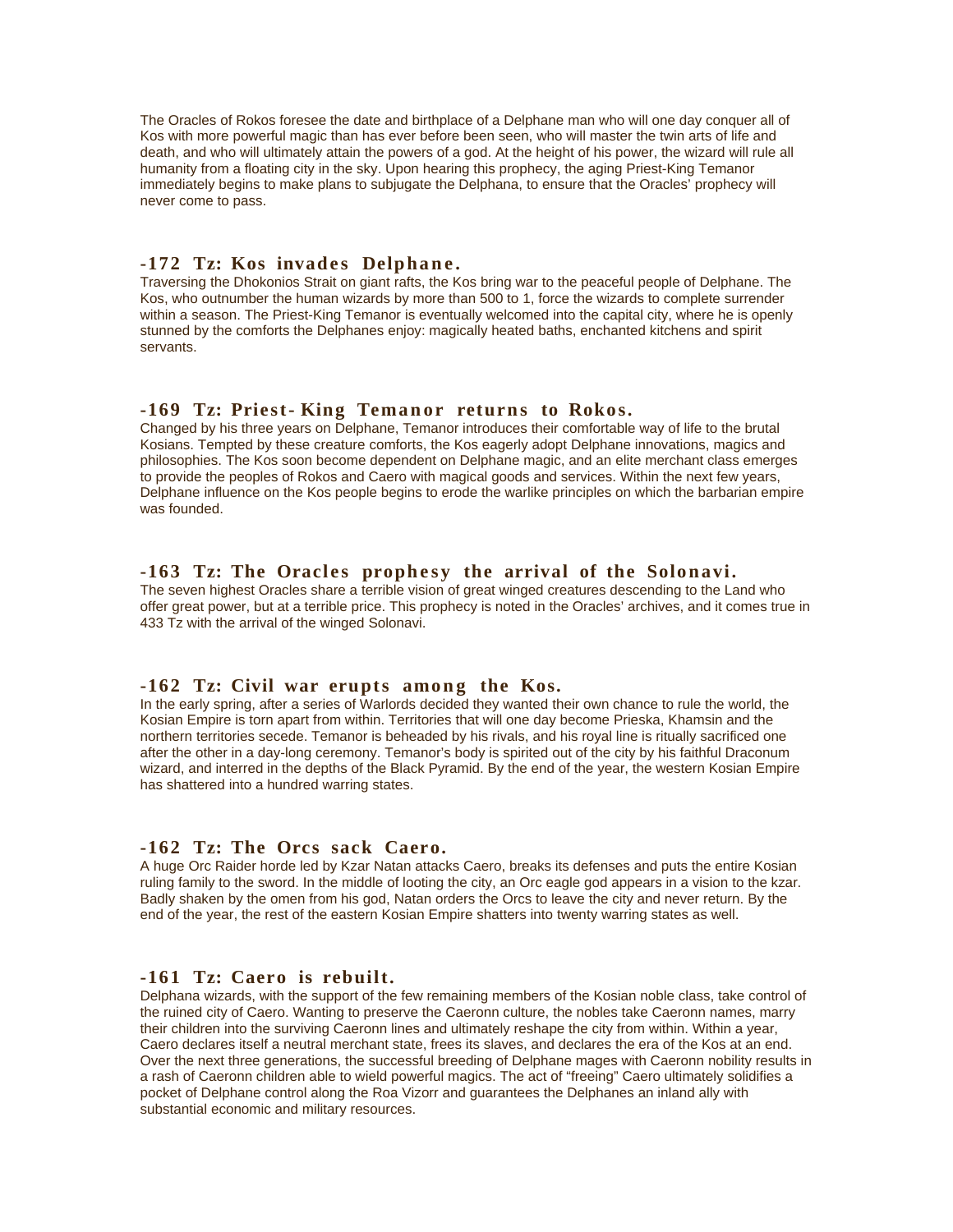# **-155 Tz: The Order of Griffin and Cross and the Order of the**  Obelisk are founded by the defenders of Rokos.

Any warrior may join either of these two revered Orders, provided they follow two key rules: no fighting each other within the walls of Rokos, and if Rokos ever comes under attack, all of the diverse Knights of the twin orders will work together to rescue Rokos from its attackers.

#### **-149 Tz: Khamsin founded by King Khamita.**

While at first thought a lunatic for building his castle so close to the Blasted Lands, when the first balloons filled with ore from the Kuttar Depths descended onto his lands Khamita's neighbors realized he was crazy as a fox. By taking advantage of the summer trade winds blowing down from the mountains, Khamita was able to supply valuable gold and ore to the western half of the Land without needing to pay extortionate prices to the robbers and mercenaries that frequently ambushed caravans coming down from the Kuttar Depths. His new kingdom suddenly flourished with financial wealth, at the expense of its distant trade neighbor, Venetia.

# -143 Tz: Creation of the Crown Jewels of Khamsin - the Blood of Khamsin.

In order to prevent discord and false claims in coming years, King Khamita has his finest Dwarven craftsman create the crown jewels of Khamsin—a beautiful necklace. Khamita's wizards enchant the object so the necklace glows when it is being worn or held by a true heir of Khamsin.

### **-140 Tz: Delphane rises to power.**

Many leaders from the warring states now send their sons and daughters to Delphane or Caero so that their offspring can learn about the world from "civilized" teachers. Over the next 140 years, Delphane magic, law and philosophy spread like wildfire throughout the human-controlled lands, eradicating the last vestiges of barbaric Kosian society.

## **-91 Tz: King Khamita dies.**

Dying peacefully after living a long and prosperous life, Khamita left heirs who took up the job of ensuring the financial and military security of Khamsin through the coming years. When King Khamita died in –91 Tz, Khamsin had grown into a country profiting on trade, craftsmanship, and a military determined to keep invaders and Mage Spawn at bay. The region to the southwest of Khamsin, the Principality of Three, thrived on Khamsin's rich trade and fair tax policies.

**Age of Tezla**

# 0 Tz to 432 Tz: The Age of Tezla takes place.

As predicted by the Oracles of the Needle, Tezla is born in a small sea town on Delphane.

#### 12 Tz: Tezla becomes a Necromantic apprentice.

By his twelfth birthday Tezla has been apprenticed to a powerful Delphane Necromancer. Within a few weeks Tezla is bringing dead ferrets back to life and illegally digging up recently buried corpses for study. Tezla is a prodigy, and his teacher prepares greedily for the day when he will reveal his glorious pupil to the world.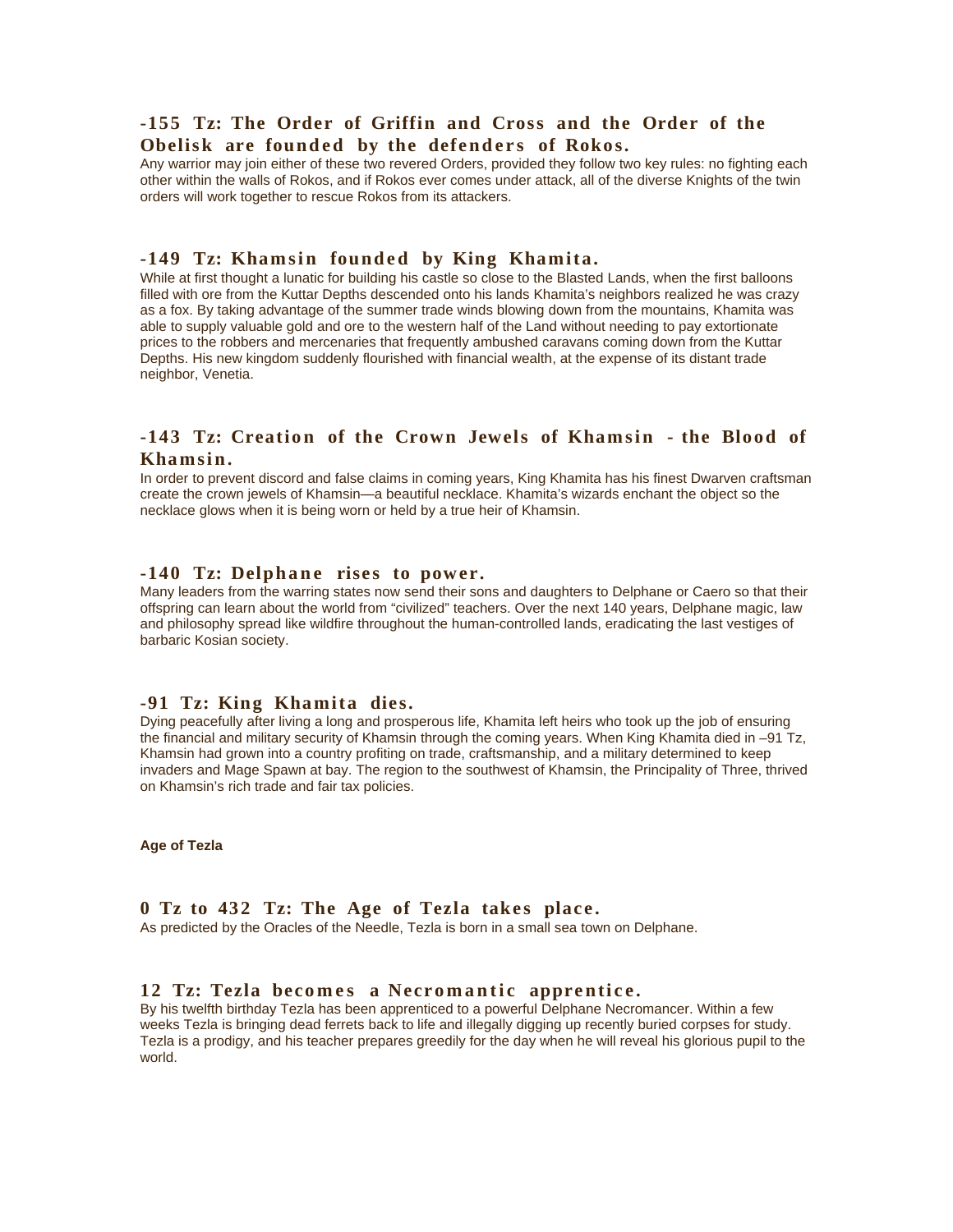#### 25 Tz: Tezla becomes an Elemental apprentice.

On the day he turns twenty-five, Tezla passes his master's final test and becomes a master of Necromancy. However, before his teacher can announce his merit to the world, the old man dies in a horrible accident, and Tezla's accomplishment remains a secret. Tezla, motivated by the fact that, before his death, his teacher told him no wizard "has ever or will ever" master both the Necromantic and Elemental arts, masquerades as a rank novice and petitions to become the apprentice of an elderly, blind Elementalist. The old man can feel his incredible potential, so he gladly accepts the young man.

## **37 Tz: Tezla masters the twin arts of magic.**

Tezla demonstrates both magic arts—a feat previously believed impossible—in front of a council of Delphane mages, revealing himself to be the one spoken of in the ancient Oracles' prophecy. The mages are astounded. However, Tezla's Elementalist teacher did not witness his student's accomplishment, as he died of old age the day before Tezla made his first public display.

## **37 Tz: Tezla develops his unified magical theory.**

Tezla begins to work on some of his theories about the origins of magical energy, and experiments with a number of artifacts dating back to the Age of Mists. These artifacts, none of them functional, have small pieces of burned-out crystal in them. These crystals intrigue Tezla, and he decides that finding undamaged crystals is the key to creating a unified magical theory.

#### **39 Tz: Tezla learns about human anatomy.**

After conducting a number of examinations on living patients and autopsies on dead ones, Tezla performs his first successful exploratory surgery. His medical research eventually serves as the foundation for the design of his first Golems, and it provides the Atlanteans with primitive surgical techniques. Many of his Delphana colleagues are dismayed by Tezla's ghoulish studies and autopsies, but they can't disagree with the results of his research.

#### **41 Tz: Tezla discovers Magestone.**

After four years of searching, Tezla finds a deposit of Magestone high in the barbarian-filled Scythrian Mountains. Cracking open an egglike geode, he discovers the crystals he has been looking for. Two months later, in Napolis, the capitol city of Delphane, Tezla performs his first public display of Technomancy by telekinetically tossing a heavy table more than a hundred feet into the air.

# **43 Tz: The first Atlantean strip mine is opened.**

Using a host of condemned criminals to perform the manual labor, Tezla oversees a giant strip mine dug into the earth just east of the city of Xandressa. The magical radiation released by the veins of raw crystal burns and mutates the laborers and causes horrible damage to the surrounding countryside. Because the criminals are expendable and Magestone is critical to Tezla's plans, he insists that every last piece be harvested, no matter how many laborers die in the process. Some Delphana leaders take exception to Tezla's "cruelty." Other mages, recognizing Tezla's genius, support him at every turn.

# 44 Tz: Tezla masters Technomancy.

The first proto-Golems with Magestone spines are built in the spring of this year, capable of acknowledging and carrying out simple commands. By the middle of this year, Tezla creates the prototype for the modern Lightning Pistol. At the end of the year, Tezla has five pieces of Magestone surgically implanted in his skull. When he awakens from the surgery, Tezla can channel an astonishing amount of magical energy. The one drawback to his implants is that the greater the magical feat he attempts, the more pain he must endure.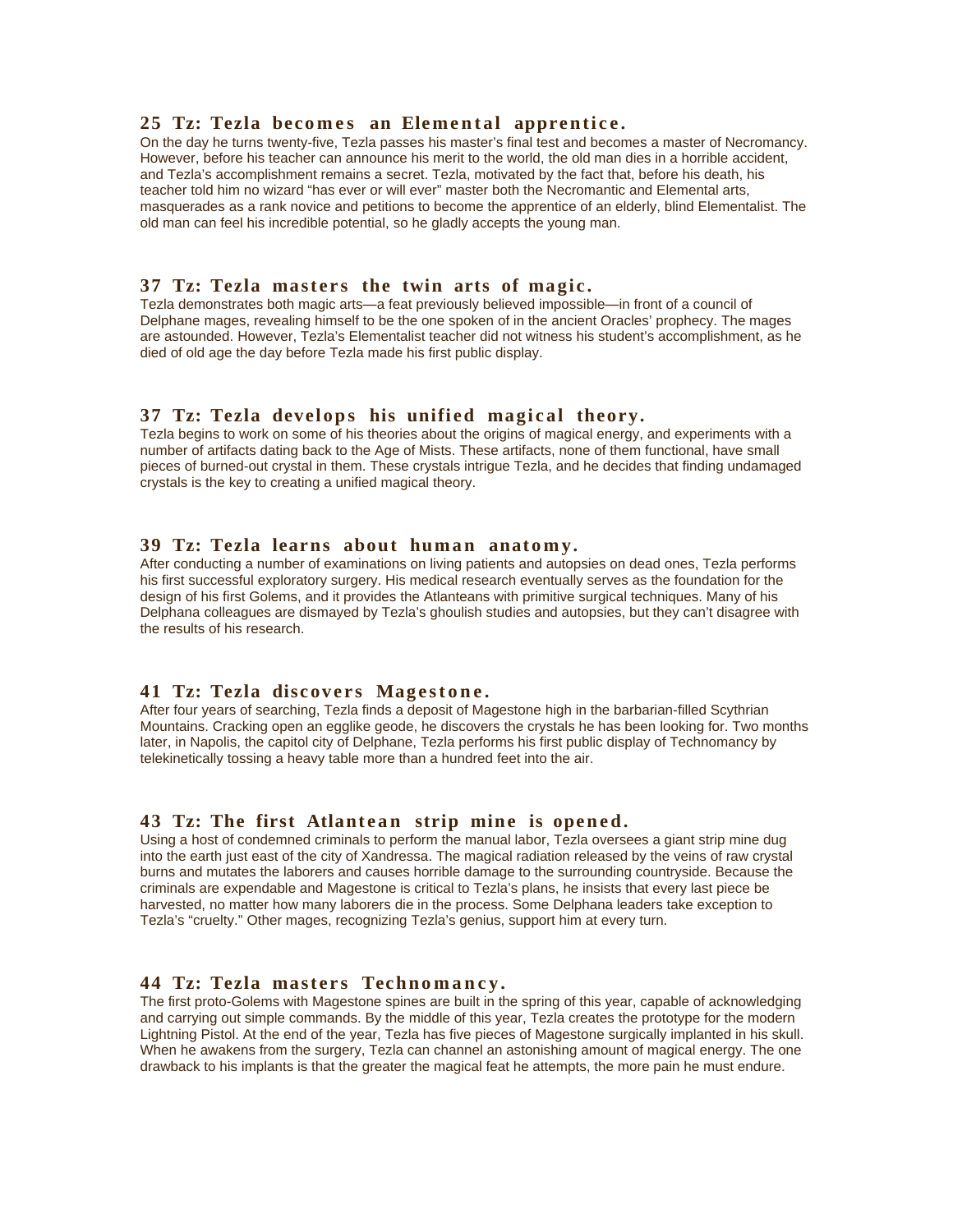#### **45 Tz: The Technomantic School of Magic is founded.**

Humans flock to Delphane to learn Technomancy, and soon Tezla's home province is overrun with people wanting to learn the new magical art. He opens his own school, earning the enmity of most of the mages of Delphane. After being censured, sanctioned and insulted by them, Tezla decides that if he can't win over the existing hierarchy, it would be best if he conquered it. He devotes all his energies to taking complete control of the Delphane people-by any means necessary.

#### **50 Tz: Tezla extends his lifespan.**

By this point, Tezla is using the power of Magestone crystals to extend his life span. For the remainder of his magically prolonged life, he appears no older than thirty to forty years of age. Tezla has no idea how long he will live, but he believes it will be longer than any human wizard has lived before.

## **60 Tz: Tezla's works to fulfill his destiny.**

Over the next two years, Tezla gains power and influence, placing his top mages as "advisors" to human rulers, kings and nobility throughout the Land. In time his Golems are in high demand by a variety of Warlords, and he can trade the services of his mechanical killing machines in return for military and political favors.

#### **62 Tz: Grand-Magus Tezla rises to power.**

By 62 Tz, Tezla is leading the Elemental, Necromantic and Technomantic schools of magic in Delphane. He begins calling in the favors he is owed by Warlords, and a number of powerful Delphana nobles and mages are harassed or abducted-or simply disappear.

#### **63 Tz: Tezla founds the Atlantean Empire.**

After a complex political coup, Tezla gains absolute power over the citizens of Delphane and establishes himself as their Mage-King. At the request of the Xandressans, the Kos and a number of other human nations, he founds the Atlantean Empire for their mutual defense and protection. He invites envoys from the other races to attend his coronation, including the High Elves, the Wylden Elves, the Forest Trolls, the Orcs and the Dwarves, but only the Wylden Elves attend in any great numbers. After the coronation ceremony, Tezla proposes a knowledge-sharing arrangement between the magic-proficient Wylden Elves and the Elemental, Necromantic and Technomantic schools. Many of the Wylden Elves agree to stay on with Tezla to share and increase their mutual knowledge of magic.

#### **65 Tz: The city of Atlantis is founded.**

The Empire's capital city is built on the edge of the Vizorr river delta; within five years the thriving city of Atlantis becomes the center of government, military training and magical schools in the Empire.

#### **72 Tz: Tezla's armies foil the Orc Raiders.**

A huge Orc raiding party comes down from the Fist to "smash the humans." Tezla and his forces, choosing to defend a city that the Orcs normally raid and easily conquer, engage and smash the Orcs at Enos-Joppa. Effectively demonstrating that his armies can win anywhere, Tezla defeats the Orc horde, guts the leaders, and sends the survivors packing back to the Fist. This firm lesson prevents further raids on the fledgling Empire and allows humans to live without fear of the Orcs for the first time in centuries.

#### **77 Tz: Scythria is conquered.**

To the west of Atlantis, the Scythrian Mountains are filled with a harsh and determined people called the Scythrians—and a number of sizable veins of raw Magestone. Wanting to test his new armies, and claim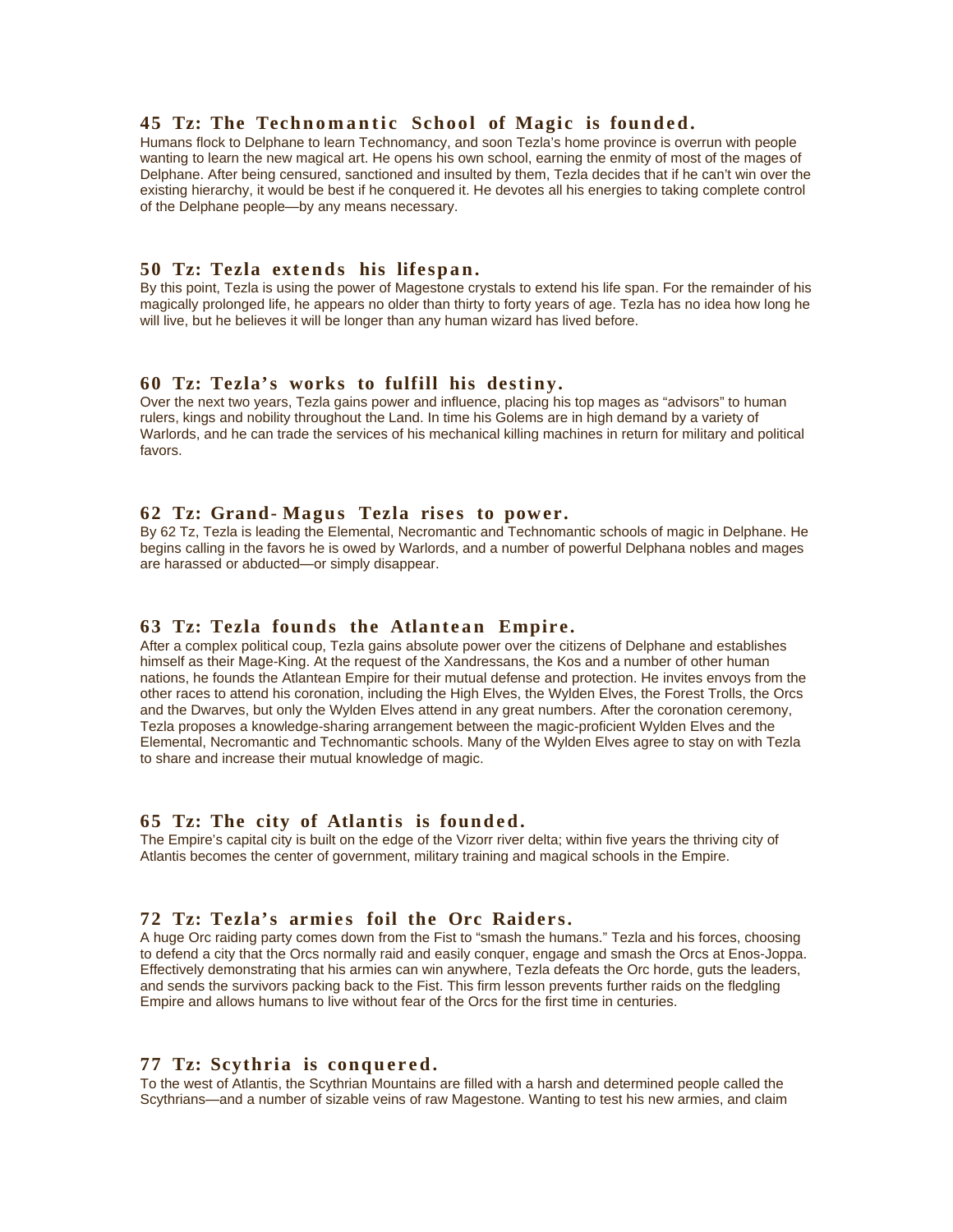these Magestone deposits as his own, Tezla conducts his first full-scale military exercise against the primitive Scythrians. The battle, however, does not go as planned. The Scythrians use cunning and guerrilla tactics to defeat or evade Tezla's forces. Tezla fights on, ordering his commanders to learn everything they can about the Scythrian warriors. The following year, Scythria is forced into the Empire, as Atlantean warlords mimicking Scythrian tactics systematically defeat the tribes.

#### **85 Tz: Khamsin is conquered.**

The kingdom of Khamsin seceded from the Kosian Empire in -149 Tz. After more than two hundred years of freedom, Tezla demands Khamsin join his Empire, but they refuse. Tezla lays siege to the capital city build around Khamita Castle. After more than a year, the starved city finally opens its gates to Tezla's troops. Tezla brings in food, establishes martial law and puts the entire royal line of Khamita to the sword.

# **91 Tz: Ravann discovers levitation.**

A young Demi-Magus named Ravann binds a number of Magestone crystals to the base of a small wooden tower and magically levitates the structure into the air. Tezla, upon seeing Ravann hovering far overhead, realizes that with Ravann's discovery the entire city of Atlantis could be raised far out of the reach of any enemy army. Using a precise telekinetic burst, Tezla knocks Ravann off the floating platform and takes credit for the unfortunate young mage's discovery. Within the next decade, the ancient Oracles' vision of a flying city will become a solid reality.

## **100 Tz: The Empire reaches its height.**

On his hundredth birthday, Tezla levitates the quarter-mile-wide building of Throne into place, completing the flying city of Atlantis. Floating five hundred feet above the ground, supported by the magics of seven stable ley lines and dozens of house-sized blocks of Magestone, the marble-and-crystal city is the marvel of the Empire. On this glorious day, Tezla marries the beautiful Marissa Greenlee, who soon becomes the darling of the Empire. One year later, Marissa gives birth to Tezla's first son, Orien.

#### **100 Tz: The wind patterns shift.**

While Khamsin lost part of its trade and wealth due to the change in weather patterns, the kingdom had more than enough armed mercenaries, miners and financial backing to pay for mining caravans to travel to the Kuttar Depths, mine for a summer and return unmolested with their goods before the first snows. Why the wind patterns shifted so abruptly is still a mystery to most sages and scholars.

#### **142 Tz: Tezla fights the Battle of the Fist.**

In the summer of 142 Tz, Tezla orders his troops to attack and dominate the northern steppes, and bring the Orcs under Atlantean control. While the Atlanteans win a series of critical battles due to their superior technology, they eventually have to pull out of the Fist due to a combination of Orc Clurch-tactics, a lack of supplies and the threat of attack by more than a hundred thousand Orc Raider warriors.

#### 178 Tz: The Battle of South Pass takes place.

Tezla sends an army to conquer the High Elves of the Rivvenheim Mountains by force, but it is smashed and routed in their first battle. Word is sent back to the Empire that "young Tezla should not meddle with the Elves of Rivvenheim again." Tezla vows to make the High Elves eat their words and continues his research into ever-more-powerful Technomantic weapons.

#### **180 Tz: Caero joins the Empire.**

While retaining its rights to free trade and autonomous rule, the city of Caero becomes an Atlantean clientstate. With the merchants of Caero, Venetia and the notoriously neutral Xandressan river traders under his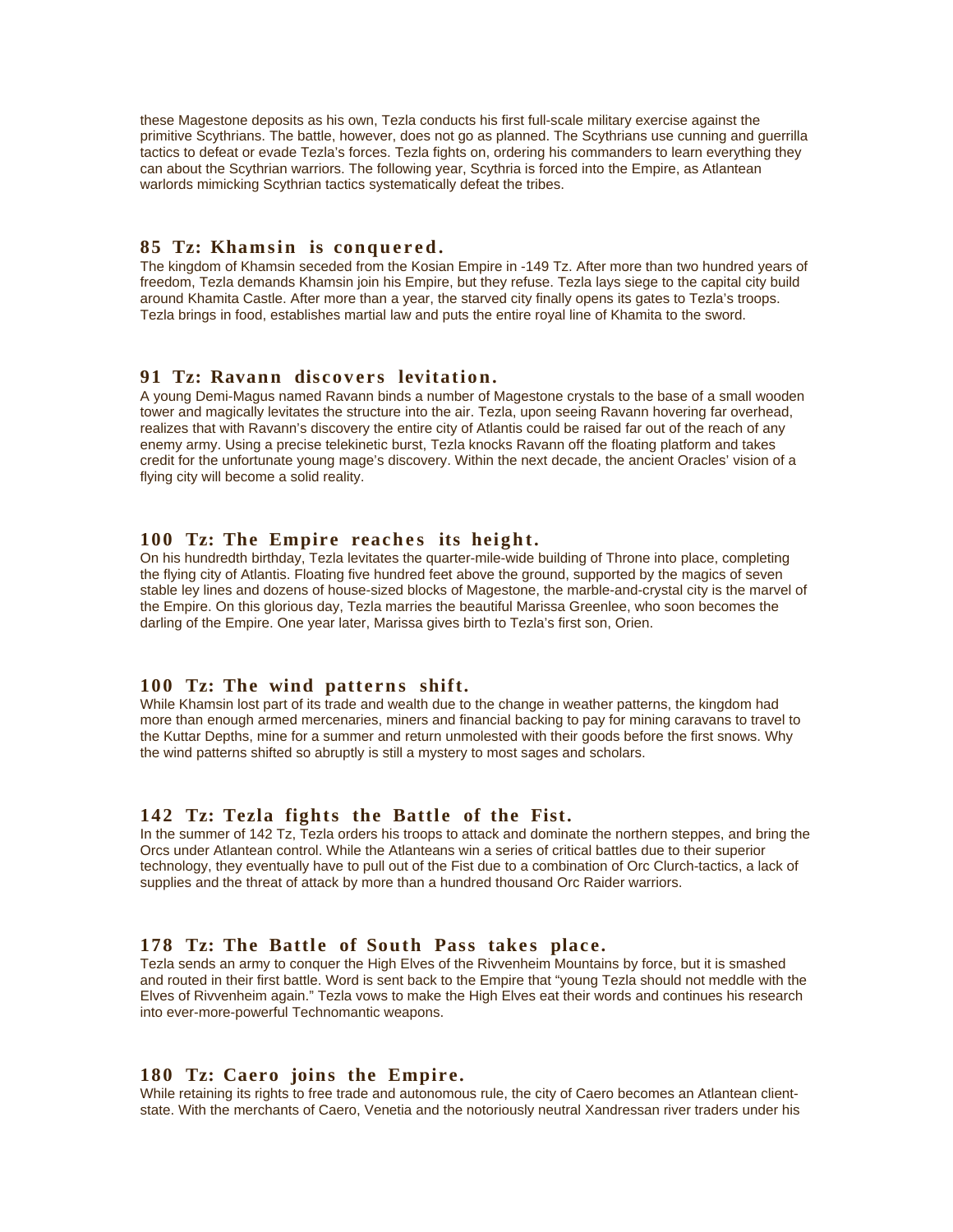jurisdiction, Tezla is able to tax nearly every commodity sold or purchased by humans in the Land. The Northlanders, who depend on the Grange Valley for food, find themselves the hardest hit by this change in economy.

# 215 Tz: The Palteran Confederation forms.

Palterus the Pennywise, a wealthy merchant, sets up the Palteran Confederation. Instead of selling food, grain and trinkets like the rest of the merchants, Palterus contracts with inventors, blacksmiths and Tinkers to create small tools and time-saving gadgets—and as a result generates a new breed of merchant class. Caero welcomes his innovations, his trade concepts and, most important, his money.

## 218 Tz: Atlantis raises taxes on "special goods."

When the Atlanteans try to tax Palterus out of existence and then, when that fails, take over his operations by force, Palterus uses a combination of ingenuity and martial force to keep his network alive. Tezla's bullying shows that the Empire cannot be trusted, and Palterus demonstrates that even the mighty Empire can be defeated if one is smart enough.

# 264 Tz: Tezla's beloved wife, Marissa, dies.

The death of the Empress, Magus Marissa, throws the Empire into mourning and instills in Tezla a sizable fear of his own mortality. He orders the three schools of magic to devote all their resources to finding a way to preserve his mind once his body finally fails.

## **Fall, 278 Tz: Tezla dies.**

After fourteen years of decline, Tezla's body finally gives out. The top mages from all three schools attempt to save Tezla's soul, "transcarnating" his essence in Avatar Golems they have constructed specifically to preserve his life energy. The Technomancers construct a special Brass Golem, the Necromancers a Bone Golem and the Elementalists a Wood Golem. In the end, each school claims that they alone succeeded in preserving Tezla's essence. As it is universally believed that a soul is indivisible, it appears that two of the three schools must be lying. Religious hysteria erupts, and a period of internal strife disrupts the Empire.

# **Early spring, 279 Tz: The Necromancers depart Atlantis and** found the Necropolis Sect.

Recognizing the start of a new era in Atlantis, the Necromancers depart the city and head northeast, where they found the Necropolis Sect on an island in a cold northern lake. The Necromancers, no longer hindered by the interference of the other two schools, begin to contact dark spirits and experiment with vampirism. Soon, a complex meritocracy forms within the Sect in which skill on the battlefield, in the blood-pits and in the bedrooms of the Sect's masters will eventually reap rewards of power and vampiric immortality.

#### Spring, 279 Tz: Tezla speaks to his people.

Speaking from his Brass Avatar, Tezla appoints Magus Karrudan as the Prophet-Magus before a crowd of nearly a million and states that Karrudan will act as an intermediary between Tezla and his beloved people. Tezla's son, Orien, becomes the new Emperor of Atlantis, ultimately restoring order to the Empire. Behind the scenes, Karrudan and the mages of the Atlantis Guild quietly take control of the Empire for the "good of Atlantis."

#### Summer, 279 Tz: The Orcs attack.

Knowing that the ruler of Atlantis is dead and that an untested child sits on the throne, the Orcs attack the Empire's outskirts in a brutal series of summer raids. In the ensuing chaos, many smaller countries, such as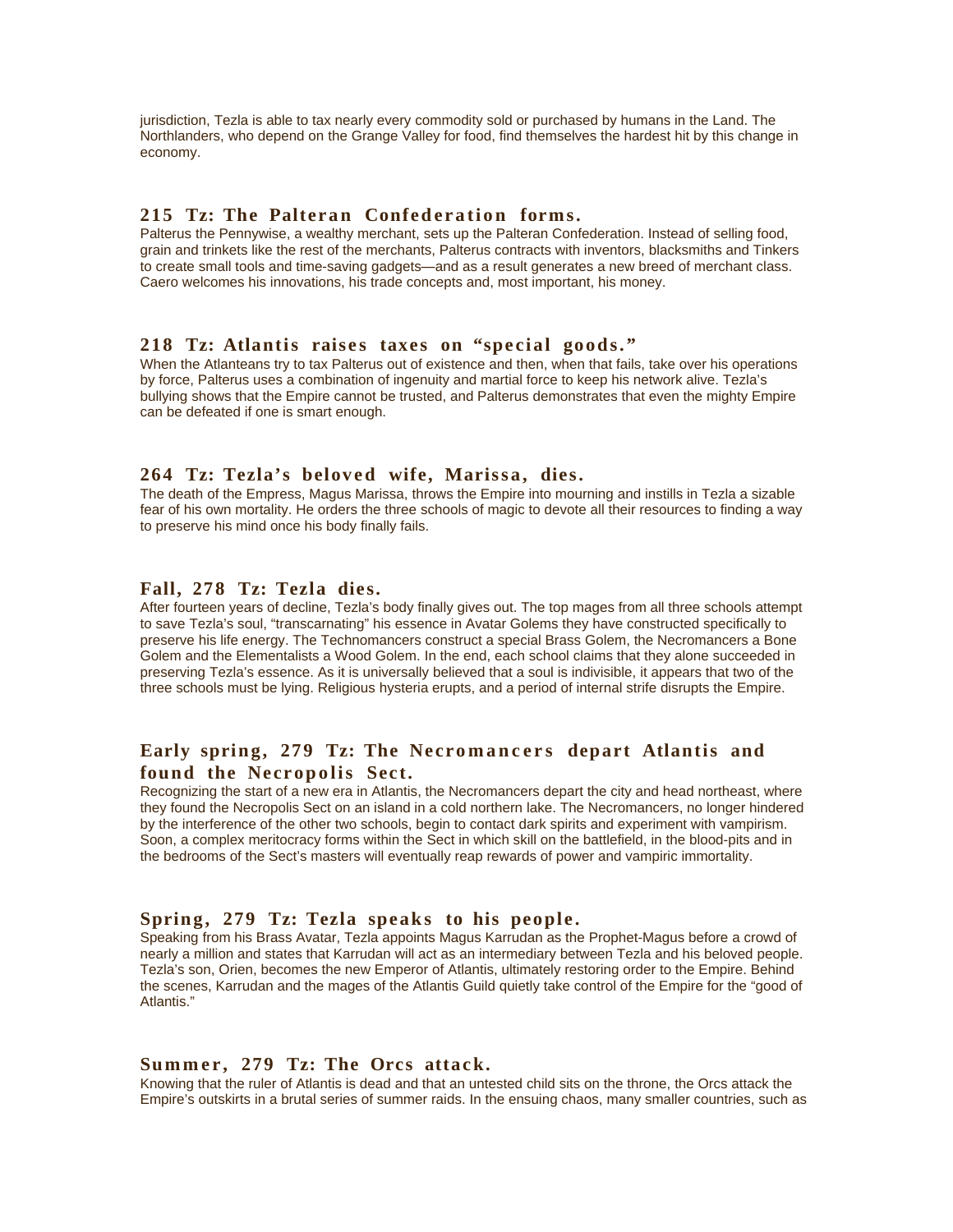Prieska and the Principality of Three, secede, gambling that the Empire's armies are spread too thinly to respond. But, by the summer of 281 Tz, the Empire regains its strength, repels the Orc Raiders, destroys the Principality of Three and brutally crushes Prieska.

## Winter, 281 Tz: Orien vanishes.

After Orien makes a public speech condemning the Atlantis Guild's recent treatment of Prieska, he disappears under mysterious circumstances. The Sect is publicly blamed. The Prophet-Magus appoints the accomplished Magus Bazlus as Emperor. The pro-Guild Bazlus soon restores Atlanteans morale with his fine speeches, reverence of Tezla and a host of trade-friendly laws.

#### 286 Tz: The Cult of the Blood Goddess becomes widespread.

Sect deal-makers stalk the Land, tempting humans with promises of power and immortality and searching for priests worthy of their dark gifts. Idols to the Blood Goddess are erected throughout the borderlands of the Empire, as the offers of sated desires, dark magics and eternal life have great appeal to humans trapped by growing Atlantean tyranny. The Empire attempts to eradicate the "illegal religion" but has a hard time rooting out secret cells of Sect troublemakers.

# 288 Tz: The Vurgra Divide is settled.

In exchange for swearing allegiance to the Sect, humans receive sizable plots of land in the fertile valley to the northeast of the Black Lake. Thousands of humans travel to the Divide for the opportunity to own their own land out from under Atlantean authority. Many of these humans already have ties to the Cult of the Blood Goddess; these established worshippers receive the best lands in the Divide. The Knights Immortal to the east watch these newcomers suspiciously but do not move against them.

#### 291 Tz: The Dwarves are enslaved by the Empire.

Thousands of Dwarves throughout the Empire are imprisoned in the space of a few short weeks and put to work in the Magestone strip mines in Scythria. Their unique resistance to magic makes them immune to the radiation emitted by veins of raw Magestone, making them ideal miners. Whole holts of Dwarves are captured and forced to mine for Magestone without adequate rest or food. Many Dwarves die from this ill treatment and from the poor conditions in the "Helltowns." Many are taken from their families and never seen again. Entire generations of Dwarves are born, live and die in the Scythrian strip mines without ever knowing freedom. This year also marks the first field test of Tezla's Brass Golems.

# 292 Tz: The Elementalists are driven from Atlantis; the Elemental League is founded.

In a single, bloody night, the Elementalist mages, open opponents of Dwarven enslavement, are driven from Atlantis. This "Night of Fire," from which only a few mages escape, drives the final wedge between the three magical schools. The surviving Elemental mages journey back to their homeland, gather the leaders of the Wylden Elves, Centaurs, Forest Trolls and assorted fairy creatures of the Wylden and found the Elemental League. Under the guidance of Tezla's enlightened spirit, the League begins a campaign to protect the Land from those who would corrupt, harm or destroy it—which includes wiping out the easternmost Atlantean strip mines, threatening the Magestone-driven heart of the Atlantean Empire. At home on the Wylden Plateau, work begins on a sizable castle carved from living rock, which is named Roanne Valle.

# **292 Tz: The castle of South Pass is conquered by the Elemental** League.

While the Wylden Elves and the High Elves had swapped ownership of this critical mountain fortress a dozen times throughout the history of the Land, the Wylden Elves, with Troll, Centaur and Faerie allies on their side, manage to sweep the High Elves out of Stonekeep by sheer force of numbers.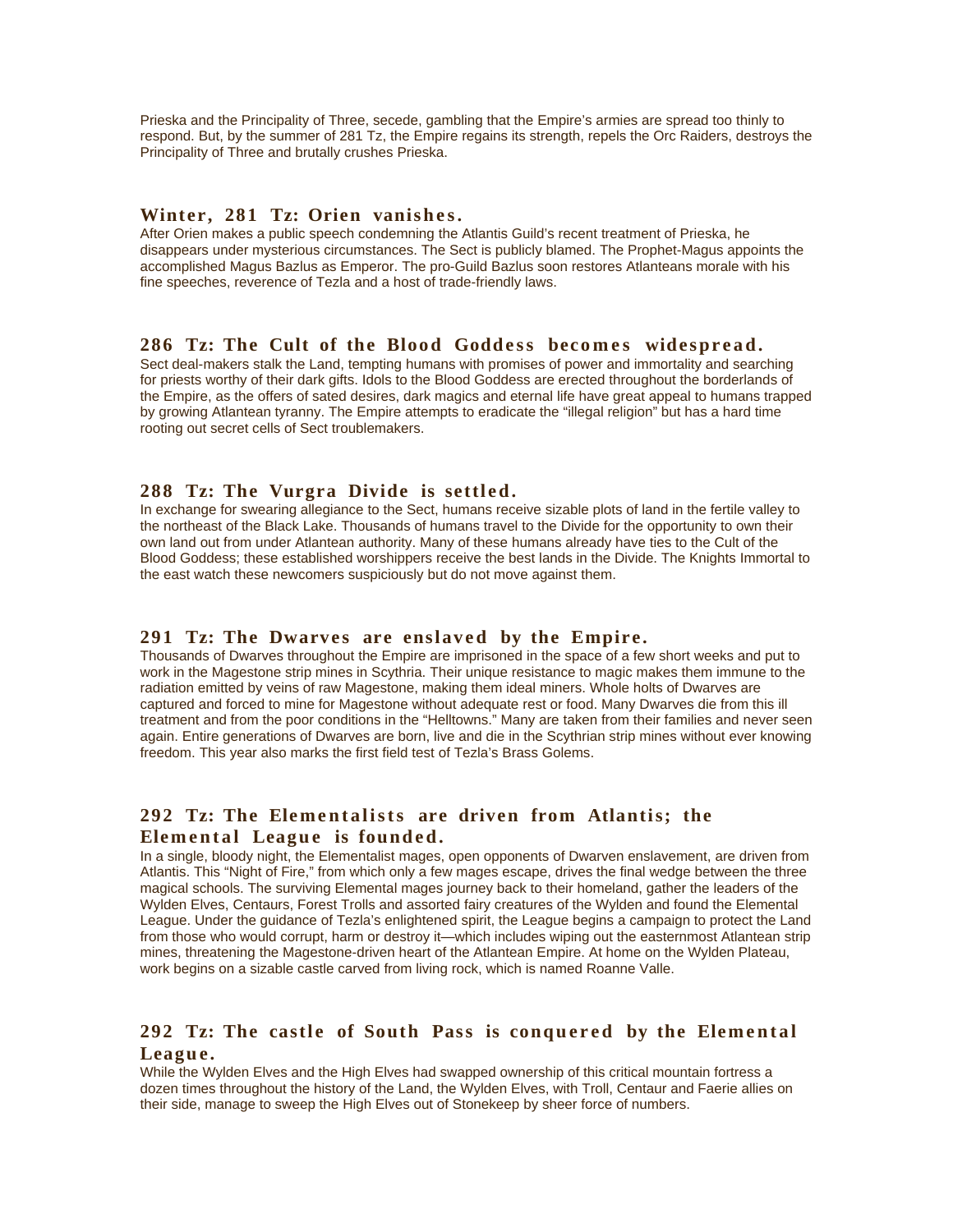#### **293 Tz: The Order of Vladd forms.**

The many Vampires in the Sect begin to form an order of martial champions. Beautiful, strong, deadly and with a hearty taste for blood and sexual pleasure, these Vampires take on the role of Warlords for their Necromancer masters. The Order of Vladd soon begins to lead attacks against nearby cities, slowly expanding the Sect's influence over the northern wastelands.

## Spring, 332 Tz: Some Orcs are driven from the Fist into the western caves.

A sizable Orc tribe, driven off the Fist by a rival tribe, takes shelter in a series of labyrinthine caves to the north of the Blasted Lands. Over the next hundred years, they adapt to their new subterranean surroundings, becoming Cave Orcs.

#### **338 Tz: Emperor Bazlus dies.**

Emperor Bazlus is killed in a hunting accident. The Prophet-Magus appoints Artemesia of Delphane as the new Empress of Atlantis.

## Spring, 342 Tz: Artemesia steps down.

The Empress steps down after refusing to become a puppet of the Guild. Magus Tahmaset replaces her and rules until his assassination in 432 Tz by the Black Powder Rebels.

#### **377 Tz: Rayjan the Inventor is born.**

This Dwarf, who only lives to be twenty-two, is a natural genius when it comes to invention. From an early age, Rayjan spends his days designing gears, Golems, flying machines, submarines and all manner of steam-powered devices. Rayjan's Codex, a collection of cryptic notes and theoretical machines, will have a powerful influence on the modern world and provide a wealth of devices for the Black Powder Rebels to build.

## 400 Tz: The Troll Oracle Maren'kar leaves Rokos.

After learning that he will never be allowed to be a full Oracle due to his race and unusual red skin, Maren'kar leaves Rokos. Armed with information about the Mageprince prophecies, Maren'kar begins looking for the Mageprince himself, hoping to keep him out of the clutches of the scheming Oracles of Rokos.

#### **414 Tz: Althoun conquers Prieska.**

When the king of Prieska dies without leaving an heir, Althoun, the grandchild of Palterus the Pennywise, conquers Prieska with a mercenary army. Sarah Ythlim, one of Althoun's greatest supporters before his bid for tyranny, pulls away from the Confederation. Many other merchants follow her lead, causing the merchant organization to collapse.

#### 415 Tz: Sarah Ythlim plants the seeds of the Rebellion.

Sarah organizes a secret experimental lab in the northern mountains near Rangraz and has her Tinkers, wizards and a few Dwarven inventors create new kinds of weapons, armor and machines to use against Althoun. Most of these technologies are adapted from ideas mentioned in Rayjan's notes. She becomes obsessed with Rayjan and goes to great lengths to learn everything she can about him.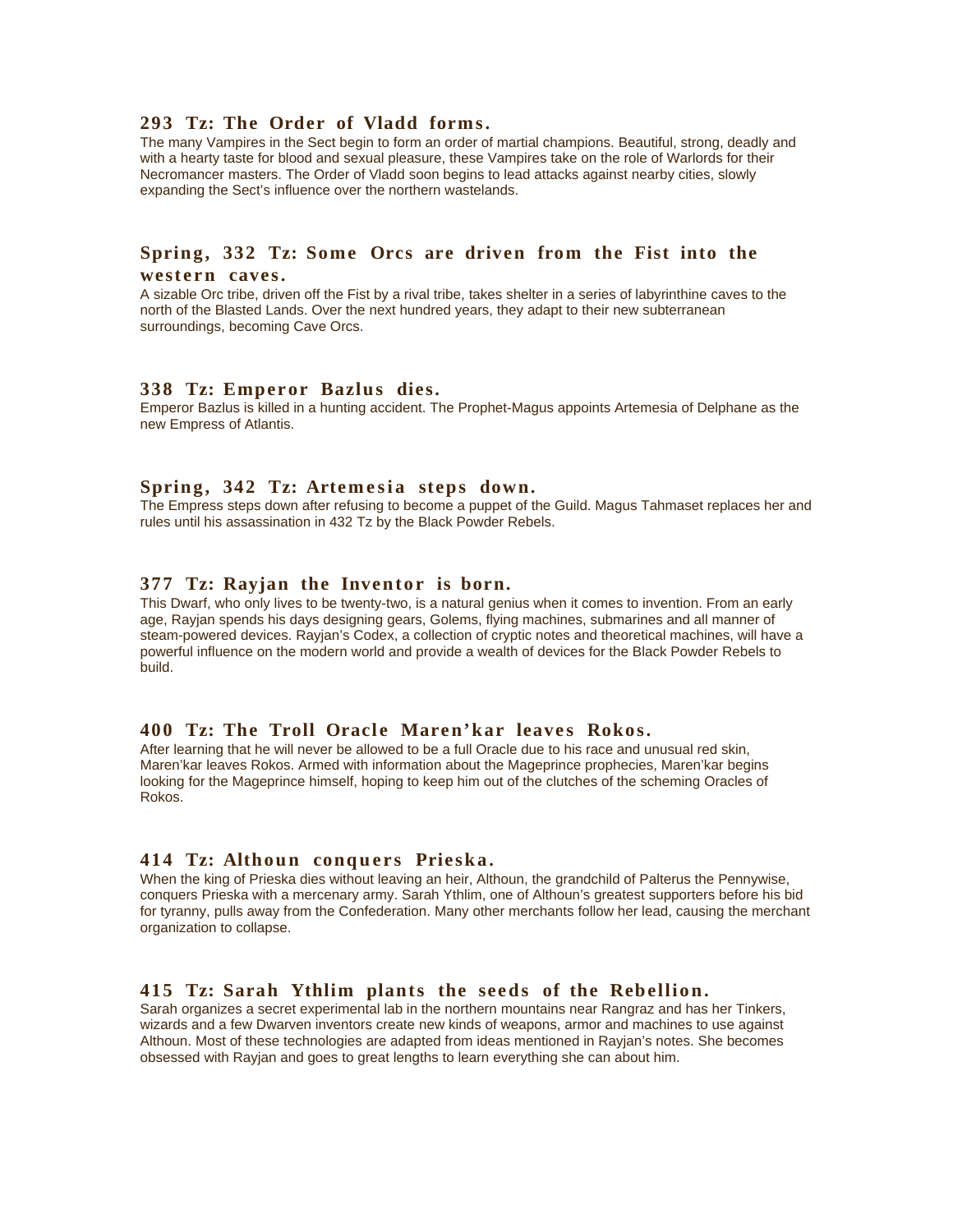#### **415 Tz: Maren'kar takes Blackwyn under his wing.**

As the Troll Wizard Maren'kar recognizes that young Blackwyn has Mageprince potential, he takes him into his protection and introduces the young warrior to Sarah Ythlim of the Rebellion.

## 416 Tz: Sarah Ythlim discovers black powder.

One of Sarah's contacts brings her a special substance from the Amazons who live a few hundred miles to the east. The strange "black powder" is highly explosive, and within a few months Sarah's Tinkers have invented the first crude pistols, fuser rifles and cannons. Soon after, Sarah establishes secret trade relations with the Amazons and gains the right to mine black powder from the slopes of Nepharus Mons.

# 417 Tz: Sarah Ythlim's forces liberate Prieska.

Sarah's conventional siege of the city is quick, and when Sarah corners Althoun and demands his surrender, she is forced to kill him in self-defense. Later, when she is going through Althoun's papers, she learns that his attack on Prieska was condoned by the Atlantis Guild, and that she was played as a patsy in the artfully arranged collapse of the Palteran Confederation. The furious Sarah becomes determined to overthrow the Empire and creates a plan to distribute black powder weapons to whoever will fight the tyrannical Guild.

#### **418 Tz: Darset Frehr earns his scar.**

After gambling with the Black Thorn and losing the bet, the Venthian merchant Darset is forced to give up the crown jewels' necklace to Nadia. After he presents her with the necklace, draped around an armful of poisoned roses, Nadia figures out the ruse, slashes Darset across the face with his own roses and escapes. While Darset has an antidote to counter the deadly poison, the hideous scars left behind have never been fully healed.

## **419 Tz: The Prophet-Magus is assassinated.**

Snow, under Sarah's direction, assassinates the Prophet-Magus Karrudan with a prototype fuser rifle. His single shot marks the first time the black powder weapons have been used in public. Panic over these new "Black Powder Rebels" runs through the Empire like wildfire. While the Atlantis Guild has always had a hand in Empire affairs, Osiras reshapes affairs so the Guild has authority over almost every aspect of Atlantean life.

#### **420 Tz: The Sect begins its Dark Crusade.**

Realizing that the Atlanteans are being undermined from within by the Rebellion, the Sect begins concentrated attacks throughout the rest of the Land, launching their Dark Crusade. Vampires, Bloodsuckers and Sect troops become commonplace sights throughout the northeastern territories. The Elementalists, reacting to the Sect's Crusade and to the internal strife in the Empire, begin their own military action against the Necropolis. As result, the uneasy stalemate that had kept the three factions from open warfare for more than a hundred years is broken. War spreads quickly throughout the Land

# 420 Tz: The Empire begins to secure the Northlands.

Suspecting that Rebels are rooting amongst the northern cities of the Empire, Prophet-Magus Osiras begins oppressing the peoples of the Northlands with armies of troops, mages and Golems. He begins eliminating leaders throughout the region, slowly and quietly, and installing new leaders guaranteed to be under his control.

## **421 Tz: Khamsin is liberated.**

At the request of the citizens of Khamsin, the Black Powder Rebels invade the Atlantean client-state and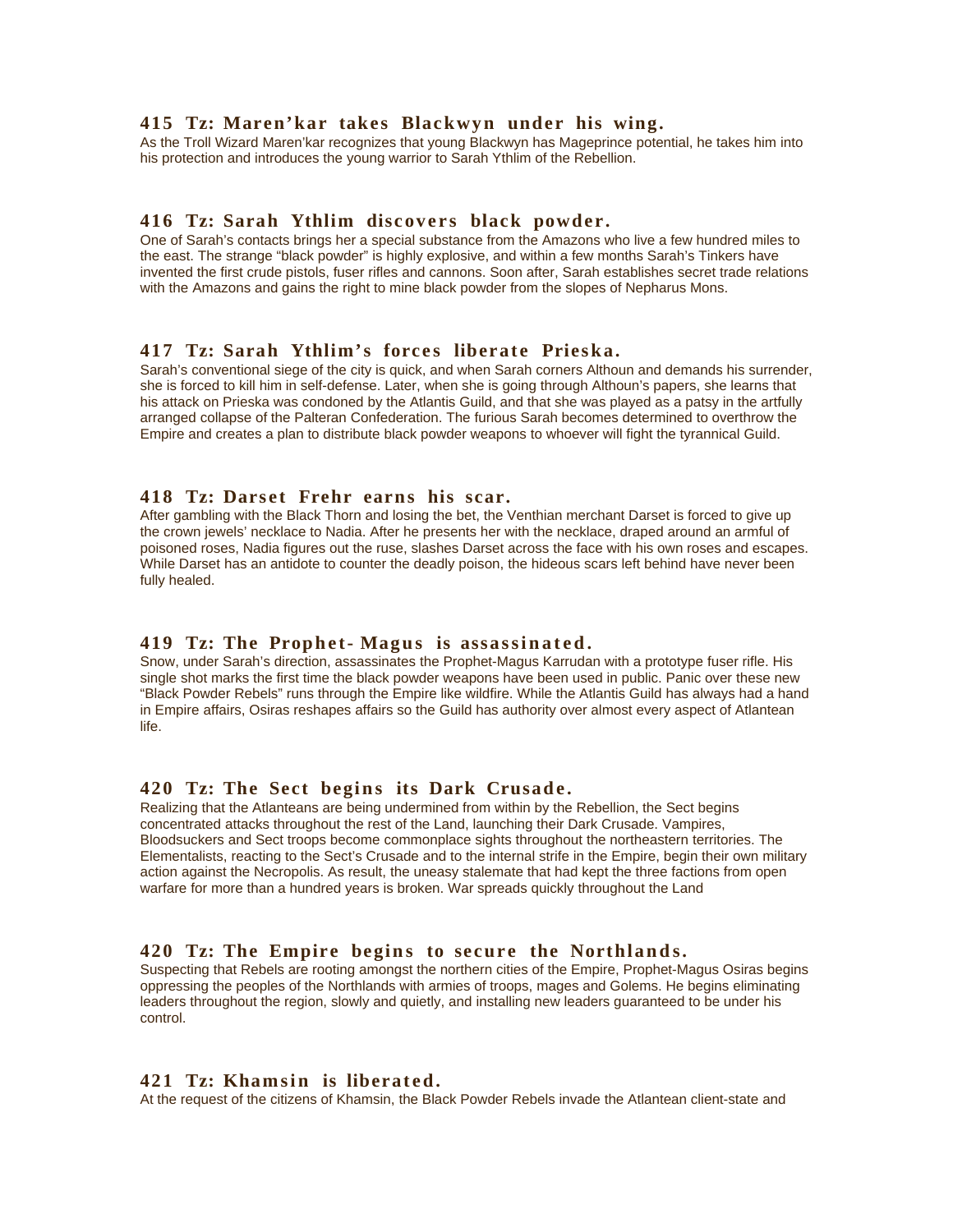liberate it from the Empire. Khamsin becomes an independent city-state and a center of Rebel activity, although the political environment within Khamsin is extremely unstable.

#### **422 Tz: The Khamsin Civil War takes place.**

Khamsin erupts into civil war as multiple groups back the various candidates who claim the right to rule. The Empire, the Sect and the League all send agents and assassins into Khamsin, trying to influence which candidate will come out on top.

# Summer, 423 Tz: The Dwarves are freed.

Rebel forces attack many of the Scythrian strip mines shortly after Karrudan's assassination, freeing thousands of Dwarven slaves from their lifetimes of servitude. Many of these Dwarves, homeless and without purpose, join the Rebellion to avenge themselves against the cruel Atlanteans.

#### Winter, 423 Tz: Ellaine Steward wins the Civil War.

The Khamsin Civil War ends, with Ellaine Steward as the victor. Just before her coronation, an unknown intruder assassinates Ellaine. A fractious council of senators forms to rule Khamsin, and the throne remains unoccupied. Rumors abound that there may be survivors from the line of Khamita, and that one day the royal vacancy may be filled by a true heir of Khamsin.

## 424 Tz: Kzar Rabahn leads the Orc Raiders against the **southl a n d s .**

The Orc Kzar Rabahn conducts a huge raid against the southlands. He rampages, burns and poisons everything in sight for almost a year before Kossak Mageslayer, sent by the Elemental League to put an end to the destruction, kills Rabahn in single combat at the gates of the Citadel of Luxor. A team of Galeshi warriors played a key part in Rabahn's death, by transporting Kossak Mageslayer around the enemy lines in a makeshift chariot.

#### 426 Tz: Sand- plague wipes out Galeshi horses and oxen.

A hardy people called the Galeshi live in the desert wastes northwest of the Empire. Living in their eight Ringed Cities, built amongst the drifting dunes, the Galeshi are a fierce, nomadic, proud people. The Atlanteans have tried a number of times to force the Galeshi to join the Empire, but to no avail. In 426 Tz, when a strange, infectious plague kills off most of the Galeshi's horses and oxen, the Galeshi are nearly destroyed as a people. The Empire once again demands that the Galeshi join it in exchange for a new supply of horses and livestock. The Galeshi refuse, saying that it is better to die free than to live as slaves. Shortly thereafter, Rebel Tinkers bring the Galeshi gifts of Steam Horses and Steam Rams, along with offers of an alliance against Atlantis. The Galeshi enthusiastically agree, and soon their warriors number among the Rebellion's fiercest fighters.

#### 427 Tz: Blackwyn makes gains in the north.

After breaking with Sarah Ythlim, but still maintaining his alliance with the cause of the Rebellion, a warlord named Blackwyn liberates a handful of small northern towns and cities from the Empire, bringing them under his banner of justice and freedom. Because the Atlanteans are now pressed on many fronts, they do not have the resources they need to pin down the elusive commander. The populous of Enos-Joppa, Nok and Rangraz all praise Blackwyn as a leader and make reference to him being the legendary "Mageprince."

**432 Tz to 434 Tz - The Age of Chaos begins.**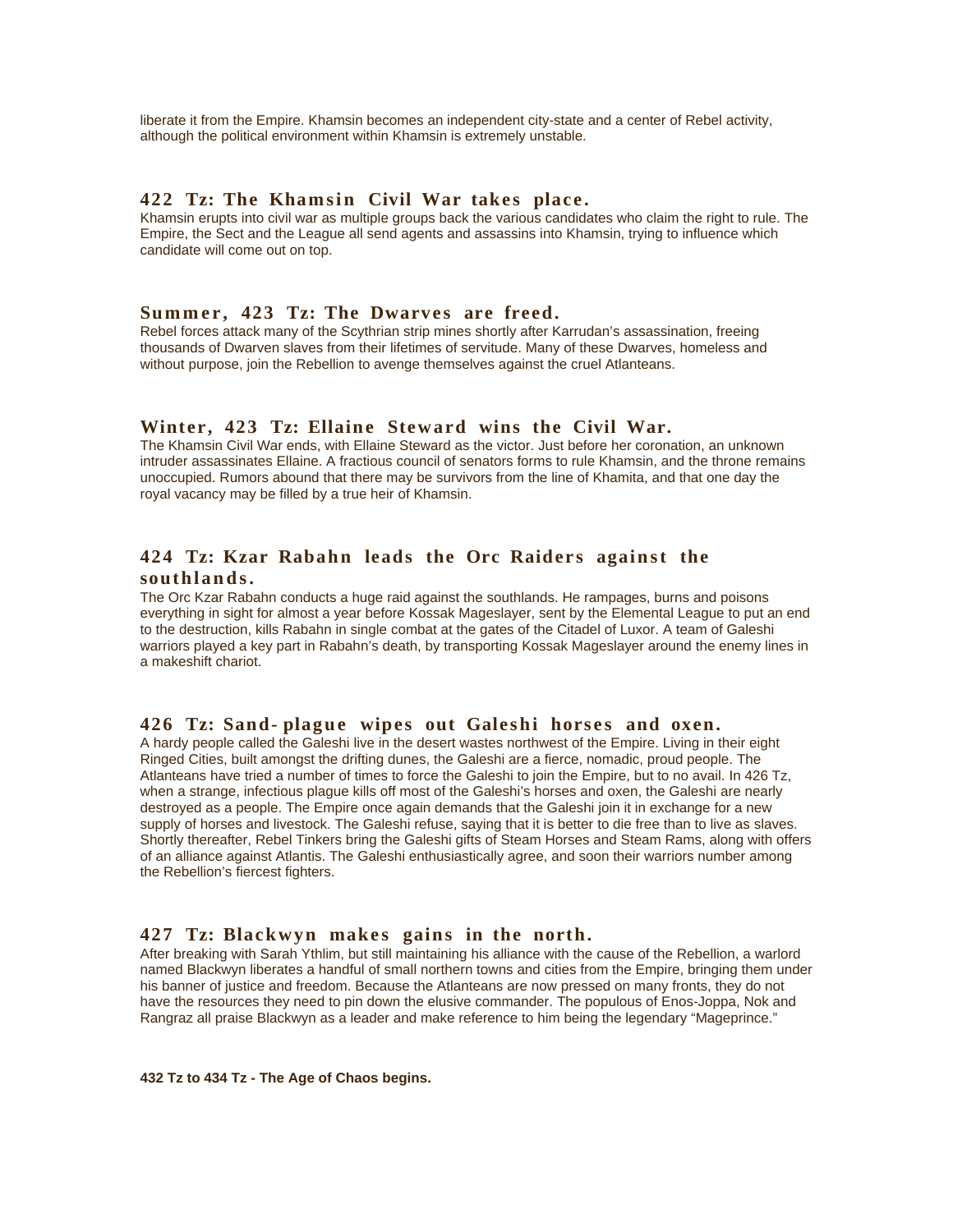#### **Spring, 432 Tz: The Warlord Wither attacks the Northlands.**

Within the pages of the Rebellion Comic, Wither, hired by the Atlantis Guild to harass the Rebel provinces under Blackwyn's protection, conducts raids against villages. A team of warriors led by Snow, the secret assassin of Prophet-Magus Karrudan some thirteen years earlier, drives off Wither's forces.

#### **Spring, 432 Tz: Emperor Tahmaset is assassinated.**

Assassinated in his viewing box above the Coliseum, the corrupt Emperor Jeet Nujarek is chosen to replace the Rebel-slain Emperor Tahmaset. Tahmaset's son, Averett, disappears. Raydan Marz, an exemplary Warlord loyal to the Empire, is framed for the crime by Emperor Nujarek. Raydan is freed in a fantastic escape and devotes himself to destroying the corruption at the heart of the Empire. Young Demi-Magus Anunub knows that Raydan was innocent, and begins a campaign to usurp Emperor Nujarek and the leader of the Atlantis Guild, Prophet-Magus Osiras.

# Spring, 432 Tz: Battle of Ashon Rye. Battling for possession of a Magestone mine.

Five rival warlords (Carmine Sura, Raydan Marz, Darq the Corrupt, Kho'Ta, and Kossak Mageslayer) battle for control of the Magestone resources at Ashon Rye. By the end of the bloody fight, Raydan Marz was the last man standing, and would ultimately keep control over the valuable site for more than a year. Carmine Sura vanished shortly after being routed from this battle, and is assumed to have been killed in the bloody fight.

# Spring, 432 Tz: The Gathering within Fairhaven. Answering the call of the Sentinel.

In the sleepy country of Fairhaven, a mysterious artifact called the Sentinel began sounding a mystical siren's call. Heroes, adventurers, and Warlords from across the Land were summoned to Fairhaven to unlock the mystery of the Sentinel, and ultimately to fight over the sizable resource of Magestone that the artifact would reveal. In the end, Fairhaven was turned into a four-way battlefield between the Atlantis Guild, the Black Powder Rebellion, the Necropolis Sect and the Elemental League. The Atlantis Guild ultimately triumphed with its Technomantic war-Golems, maintaining control over the war-torn province.

# Spring, 432 Tz: Four-Way Warlord Saga. Battle across the **breadth of Fairhaven.**

Incited to vengeance by Darq the Corrupt's act of resurrecting fallen Troll warriors as zombie-fodder, the Troll Chieftain Kossak Mageslayer begins to hunt down the Necropolis Sect's strongest warlord. Darq, having ventured into the lowlands in an attempt to remove the curse on an ancient artifact called the Vermillion Crown, tries to stay one step ahead of his determined pursuer as he heads for the ruined Dwarven castle where the Crown was originally created. Meanwhile, the Hero Raydan Marz begins a quest to find and acquire the fabled Sphere of Jorandal. His nemesis, the Black Thorn, learns of Raydan's plans to recover the artifact and does her best to win the Sphere for herself.

#### Summer, 432 Tz: Emergence of the Cave Orcs.

The Orc Raiders begin regular raids throughout the Land. Under the protection of the Black Grasses tribe, the Cave Orcs emerge from their underground lairs and join the Orc Raiders for the first time in a hundred years.

#### Summer, 432 Tz: The High Elven horns of war.

The first sizable Knights Immortal armies, sent out by the Elven Council to bring order to the lowlands, stream out of Rivvenheim and become entangled in wars throughout the Land.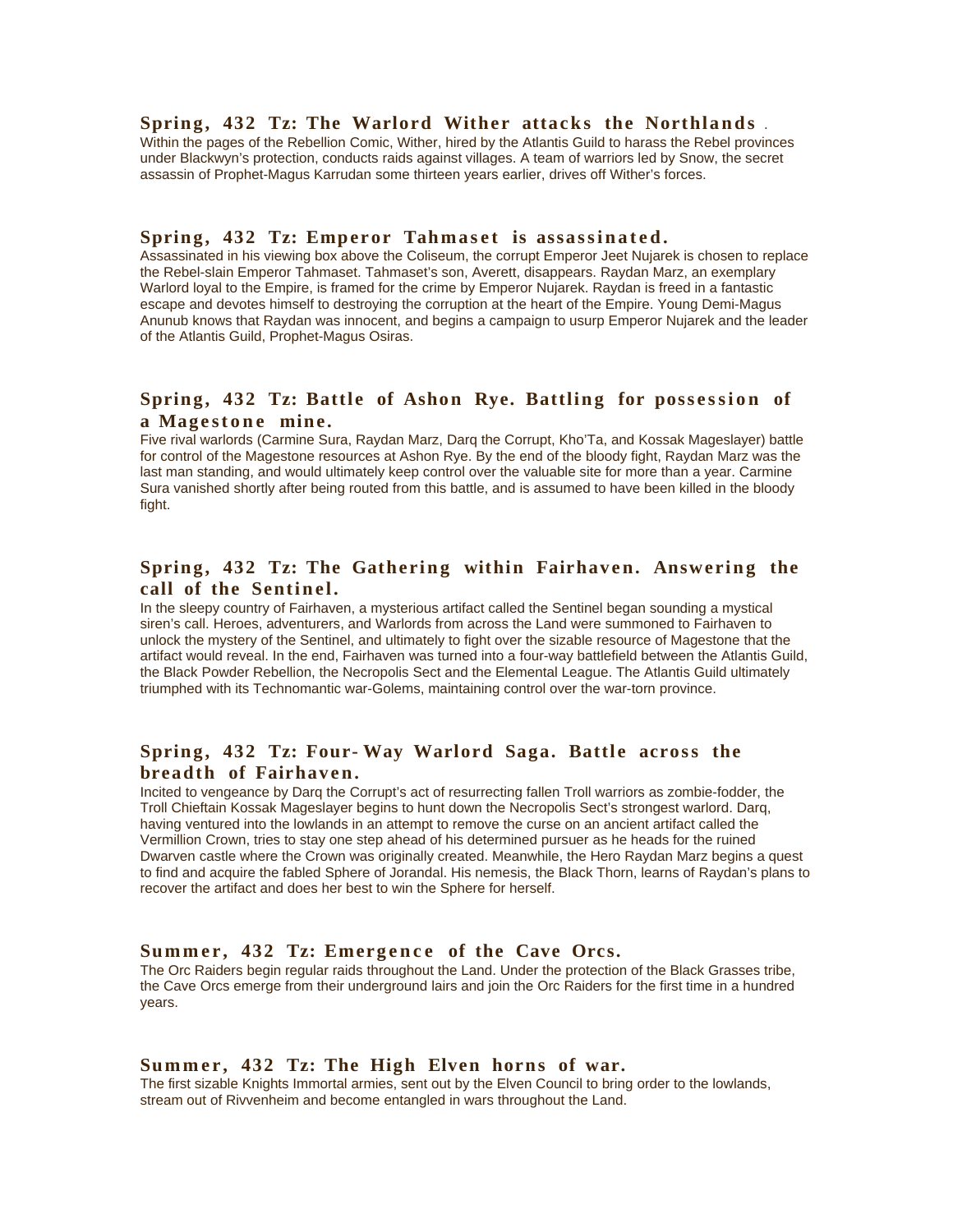#### Summer, 432 Tz: Awakening the ancient powers.

Dragons, awakened from their ancient slumber by Elementalist Warlords, begin to assist League warriors in battles throughout the Land.

#### Summer, 432 Tz: Fairhaven is overrun by Warlords.

Warlords hungry for battle and a newly discovered supply of Magestone beset the small kingdom of Fairhaven. Raydan Marz, the Black Thorn, Darq the Corrupt and Kossak Mageslayer fight across Fairhaven and into neighboring Duncastor. Raydan Marz outsmarts the Black Thorn after a long series of battles.

# Fall, 432 Tz: Battle in Bydalia. Struggle for the Sphere of **Jorandal.**

While Warlords battle in the streets of Bydalia, deep within the ancient Dungeons below the war-torn city the Black Thorn and Raydan Marz search desperately for the Sphere of Jorandal. In the end, Raydan Marz manages to recover the artifact just ahead of the Black Thorn and her Draconum ally, Tyrsis. Raydan escapes the city alive, and heads back to the Vale of Dawn to begin constructing his Sky Fortress—a floating castle that will be kept aloft by the power of the Sphere of Jorandal.

## Fall, 432 Tz: Battle of the Dwarven Forge. The unleashing of **the Crown.**

Kossak Mageslayer, in a final attempt to prevent Darq the Corrupt from breaking the curse on the Vermillion Crown, attacks the Sect forces at the Dwarven Forge. While, with the aid of reinforcements by Raydan Marz, Kossak is able to battle his way to the heart of the Sect's defenses, he arrives too late. Darq breaks the curse, dons the crown, and instantly gains mind-control over Kossak and spirits him from the field.

## Fall, 432 Tz: Inthataar attempts to resurrect his long-dead love.

In the pages of the Scrye comic, Aurijia the Martyr and Khollis the Dwarf battle the evil Necromantic High Elf Inthataar, and prevent him from summoning back the evil Delicissia to the world of the living. Aurijia recovers her stolen Ikona, and returns to service in Blackwyn's armies.

#### Fall, 432 Tz: The Bloodsucker Plague.

The Sect releases Feral Bloodsuckers into the Land, each tainted with a dangerous plague that can devastate human populations. Much in the same way that the Sect secretly engineered the destruction of the Galeshi's mounts and oxen, they discover a magical means to spread plague across the Land—and to increase the number of corpses for their Necromancers to use in combat.

#### **Winter, 432 Tz: The Shyft arise.**

The devious Shyft arise in massive numbers from the ruins of ancient cities, with armies of Mage Spawn under their empathic command.

#### **Winter, 432 Tz: Raydan Marz' Sky Castle.**

Raydan Marz, safe with the Sphere of Jorandal in his well-guarded mountain base, begins construction of a Sky Castle. Using processed Magestone to fuel the artifact, Raydan hopes to create a floating citadel that he can use as his base of operations against the corrupt Emperor, Jeet Nujarek.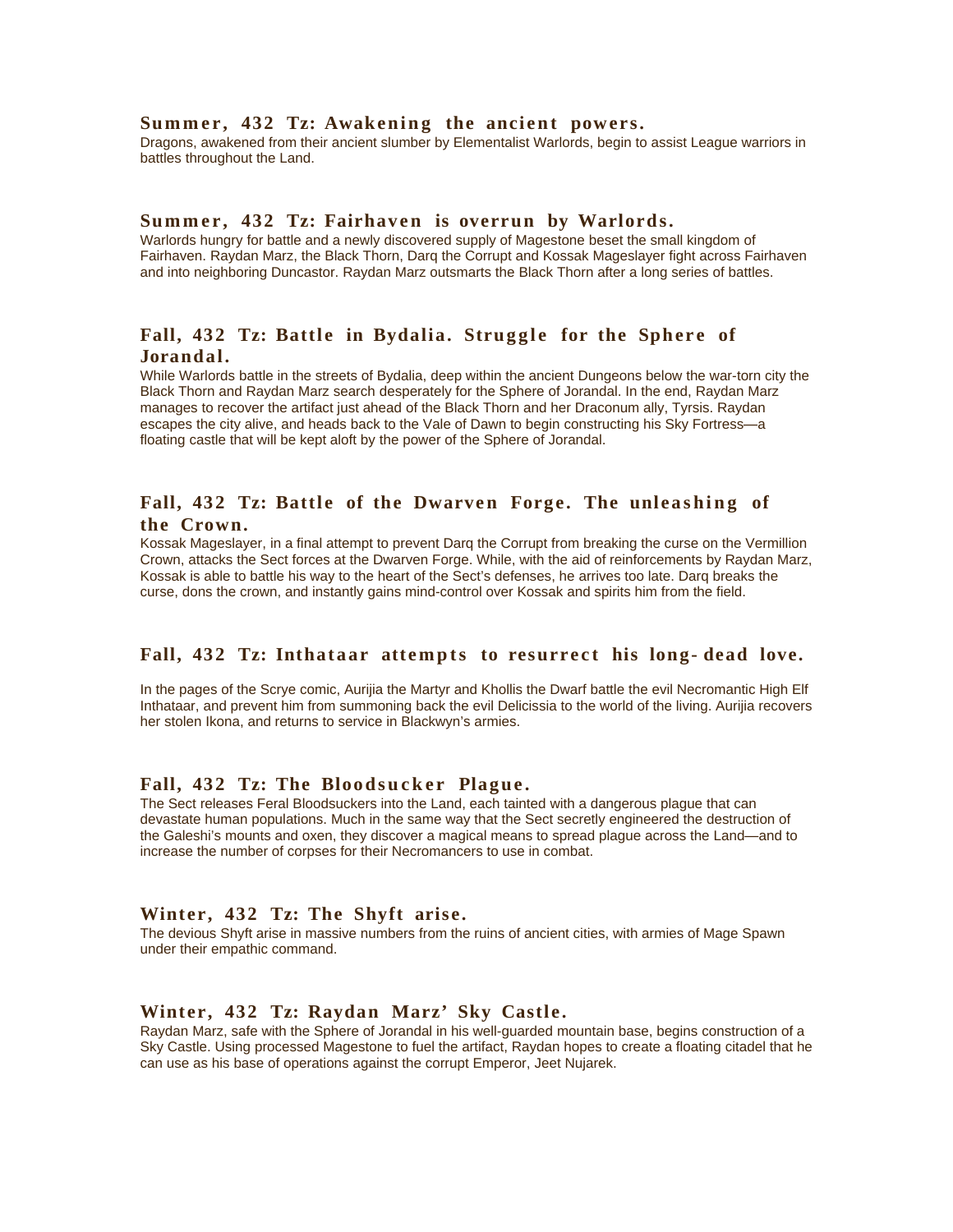#### Spring, 433 Tz: Advancements in Science and Magic.

Throughout the Land the development of magic and technology runs at a frantic pace, and the different factions introduce a variety of living, magical and mechanical mounts for their warriors. Technomancers in the Atlantis Guild cast off perfectly working limbs in exchange for artificial Technomantic extensions.

#### Spring, 433 Tz: Pullback of Atlantean Troops.

Under order from Emperor Nujarek, troops along the borders of the Empire are ordered to march to the interior to protect the key cities and countries of the Empire, leaving the border client-states open to attack. While Lord Maakha, the defender of Darthion Castle, manages to win the right to have some troops put back on the eastern border, the Empire's defenses in the outlands are extremely weak. Golem production is at an all-time high, and Magestone is getting harder and harder to find.

## Spring, 433 Tz: Jason is educated by Kerraii and Maren'kar.

Within the chronicles of the Stolen Destiny comic series, young Jason, a potential Mageprince, is taught some important lessons about the world by Maren'kar's chosen tutor, the dangerous and beautiful Kerraii. By the end of the comic, Magus Medaan of the Atlantis Guild lies dead, a sizable Dwarven slave mine has been liberated, and Jason understands more about his potential as a leader and a warrior.

# Spring, 433 Tz: Chasing Darq: Huhn's Folly. A failed quest to **save Kossak's life.**

When the Necropolis Sect Warlord, Darq the Corrupt, captured the Elemental League Warlord Kossak Mageslayer, he had no idea of the number of League warriors who would begin to hunt him down. With the powers of the newly activated Vermillion Crown, Darq was able to control Kossak's mind and body. But the return to the Necropolis Sect was a slow endeavor, especially with Kossak's nephew, Huhn, and the Mending Priestess Jerriana hot on his tail. By the time Darq reached the borders of the Necropolis territories, and began the steady climb up the southern slopes of the Serpine mountains, a sizable Elemental League army was right behind him. The ongoing series of battles as Huhn attempted to catch up to Darq long enough to free Kossak were brutal and bloody; both the Elemental armies and the standing Sect army charged with the defense of the Serpines took hideous casualties. But when Huhn finally caught up to Darq, Darq was ready for them, and threw every soldier, skeleton, and zombie he had at the Elementals in order to put an end to the feud. By the time the sun set, Huhn's army was defeated, Huhn was severely wounded, and Darq had begun his final flight to the Necropolis with his prisoner. By the next morning, Darq had managed to transform Kossak into a kind of powerful Vampire, one devoted to death, the Sect, and Darq, rather than to the League and the Land.

# Spring, 433 Tz: Riverdam. Battling for control of the River **Khamita.**

Over the churning waters of the Lower Khamita, two Heroes fought for control of an old, abandoned riverdam. Kimble Garn, a Dwarf and a champion of the Rebel cause, fought to prevent the Atlanteans from possessing the ancient structure and closing the massive rivergates—and endangering the valley above with a flood of unthinkable proportions. But the Atlanteans, deeming the mission too risky for their own warriors, hired the Orc champion Chaotic Grimm to crush the defenders and to flood Khamsin. In the end, after a ferocious battle across dangerous walkways and through dark, dripping chambers, Chaotic Grimm managed to beat back Kimble Garn and take control of the dam. Within hours the sluice gates were closed tight, and water began to back up, disrupting Rebel control over the entire Lower Khamita region.

# Spring, 433 Tz: The Tomb of Khamita. A contest to recover King Khamita's bones.

An Atlantean strike team led by Apprentice Koranub attempted to steal the revered bones of King Khamita from Khamsin. But Jarl Frostriven, the Dwarven defender of Khamita's remains, managed to fight Koranub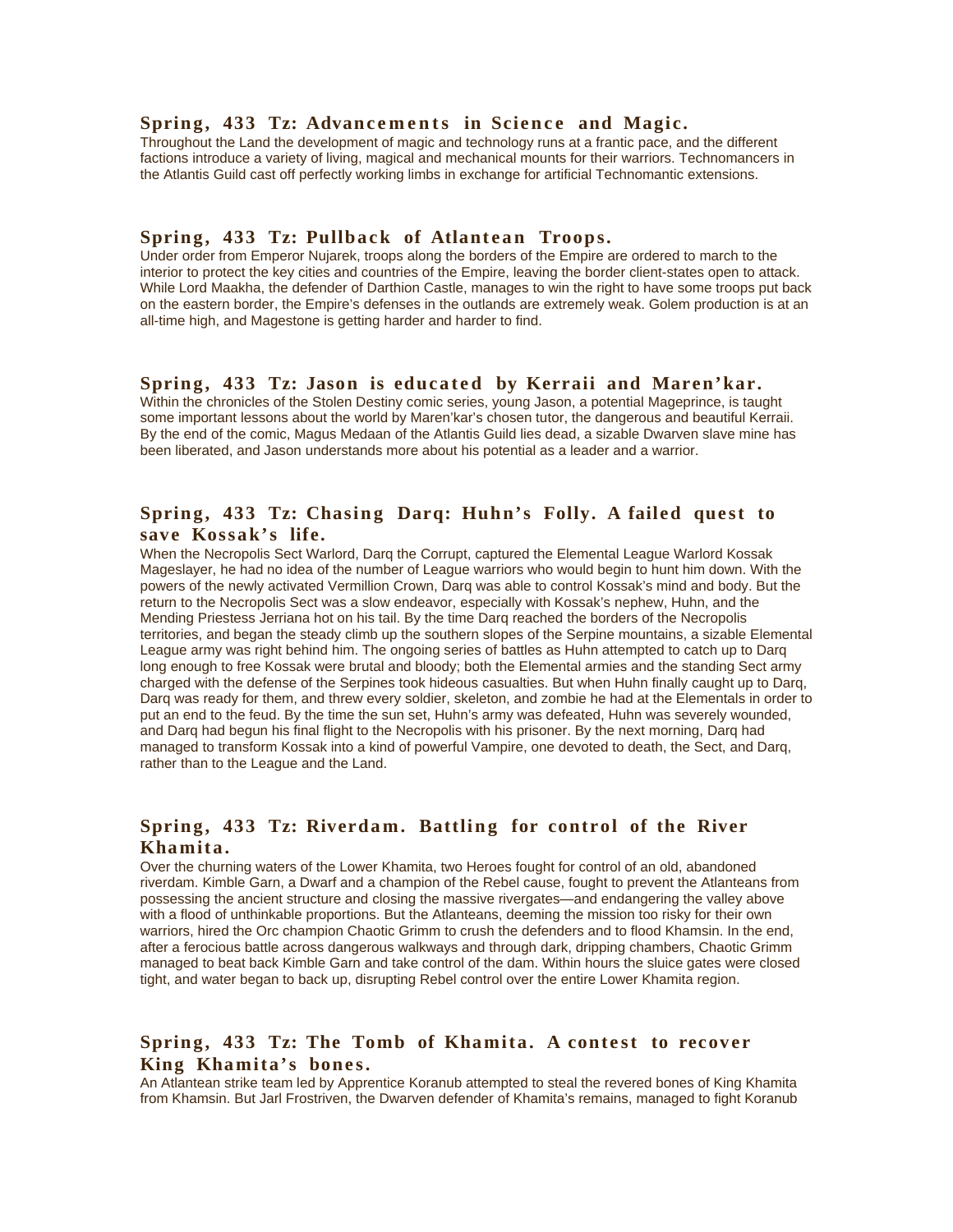off and move the bones to safety within Khamita Castle.

# Spring, 433 Tz: Arena of Atlantis. Competing for the favor of the Emperor.

In an epic event, two of the greatest living Warlords of the Atlantean Empire fought in the Arena of Atlantis for the Seal of Tezla. Through a day-long clash of arms, Golems, and Technomantic wonders, Gatekeeper Bassan defeated Mage-King Alment Lan in honorable combat. Bassan won the Seal of Tezla, and earned the right to have the Atlantean troops that were recalled from the eastern front by Emperor Jeet Nujarek returned to their posts to defend against the menace of the Elemental League.

# Spring, 433 Tz: The Riders of Khamsin. A tournament for  $mer can$  contracts.

After competing in a Khamsin tournament to determine the best mounted warriors in the Land—and thus to win lucrative year-long contracts with the new Council of Merchants in Khamsin—brave Kahlan, a Galeshi warrior, managed to beat out all competitors and win an honored place in Khamsin's armies.

# Summer, 433 Tz: The Solonavi make their appearance.

The wars between the Factions continue to escalate, drawing nearly every country, kingdom and city-state in the Land into the growing conflict. Strange alliances begin to form as rival Factions work together to defeat tougher foes. The appearance of the angel-like Solonavi, whose coming was foretold in the Oracles' ancient prophecies, leads to many startling revelations. These winged warriors are asked to fight by kings, wizards and Warlords alike—but they always demand a heavy or unusual price for their services.

# Summer, 433 Tz: Battle for the River Khamita. Empire fails to capture Wolfsgate.

When Emperor Jeet Nujarek commanded Lord Andreus to lead the Emperor's army against the potent Rebel fortress of Wolfsgate, Andreus was pleased with the promotion—but concerned that the Rebels might have too much of an advantage in their well-fortified river castle. But when Jeet raised the stakes by abducting Andreus' only son, and promising that his son would die if he failed in his attack, the Warlord stepped forward to do his best to defeat the Red Duchess of Khamsin and her Rebel horde. While the Atlanteans won a number of battles during the conflict, in the end the combination of Magus interference and Rebel treachery destroyed all hopes for victory, and the Emperor's army was defeated and routed from the field. Andreus was saved from the bloody melee by a pair of strange individuals. Once his terrible wounds were bandaged, they offered to arrange a meeting with a formidable man who might help Andreus avenge his doomed son—the renegade warlord Raydan Marz. Lord Andreus accepted the offer.

# Summer, 433 Tz: Black Powder warehouse. An Atlantean foray into Khamsin.

A mercenary strike force attacks a black powder warehouse on the banks of the Upper River Khamita. Tor Thundercloud, a heroic Dwarf known for his wisdom and battle prowess, managed to beat back the Atlantean mercenaries and preserve both the warehouse and military control over the headwaters of the River Khamita.

# **Sum m e r , 433 Tz: Vampire Civil War. Order of Vladd destroys Order of Uhlrik.**

Throughout the existence of the Necropolis Sect, the Order of Vladd has reigned supreme over the other vampiric martial orders. Led by such notable individuals as Darq the Corrupt and the Death Merchant, Ribhan Crag, the Order of Vladd found itself challenged by the upstart Order of Uhlrik. In a series of brutal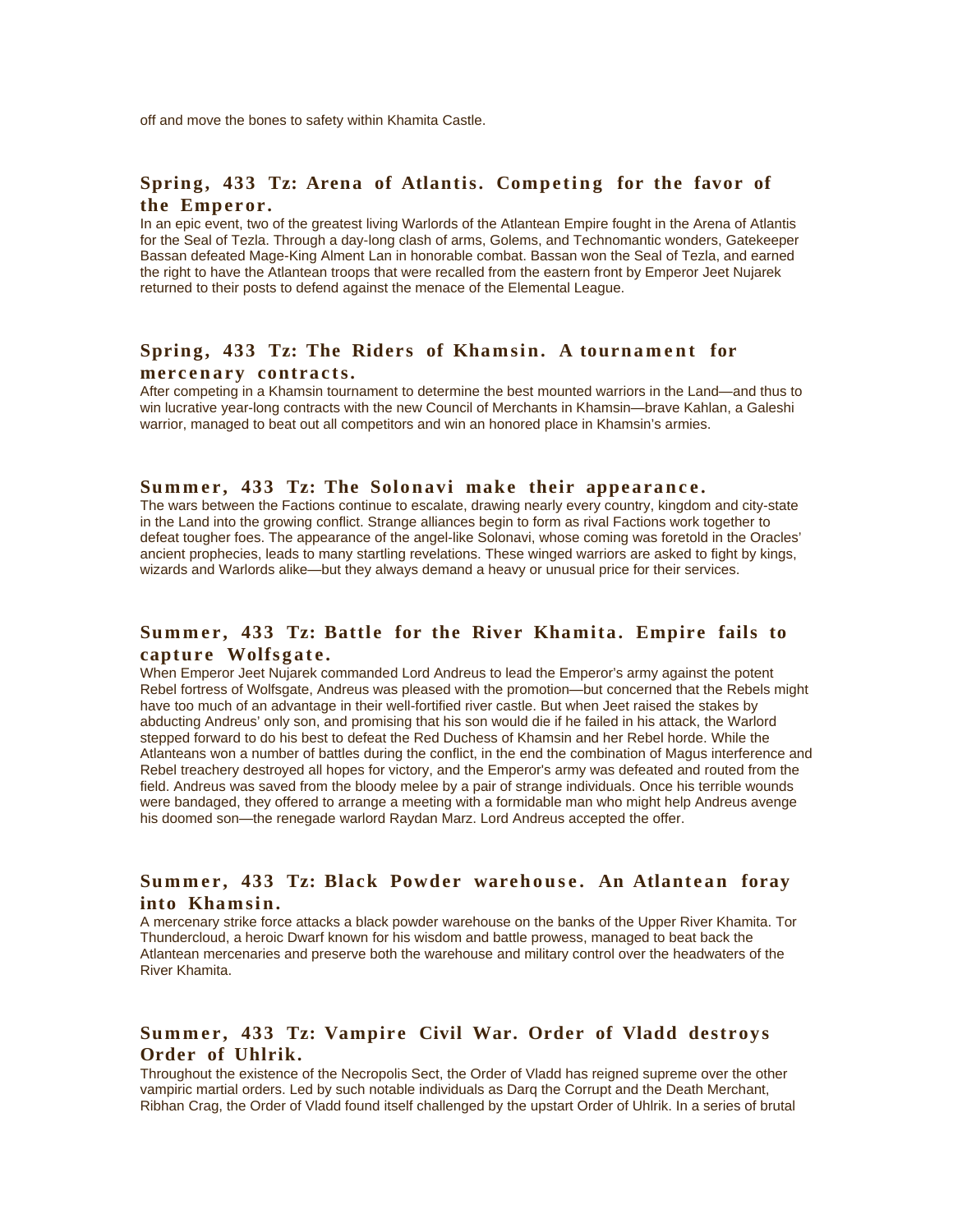battles, the dominant Vampire caste managed to hold its own, and ultimately confronted and defeated the Uhlrik dogs and their master, Rax Coldstone, in the Death Pits of the Necropolis. The Necromancer master of the Order of Vladd celebrated his warriors' victory over the enemy with blood and wine, while the master of the Order of Uhlrik, the doomed Deathspeaker Spider, was burned alive atop a bonfire made up of his fallen warriors. Now the Order of Uhlrik has disbanded and fled from the Necropolis, vowing vengeance against Vladd and all who side with them!

#### Fall, 433 Tz: The stage is set for war throughout the Land.

With the formation of the Council of Merchants in Khamsin, the Rebels finally have a stable stronghold in the Land. The neutral Xandressans join the war with a vengeance when Rebel warriors shell a small fleet of ships carrying nonmilitary supplies to a besieged Atlantean fortress. In the north, emissaries from the Galeshi desert-peoples are making deals with the new Orc leader, Kzar Nabar. In exchange for Nabar never ordering attacks into the Galeshi homeland, the Galeshi will show the Orcs a secret way into Prieska, the soft underbelly of the Empire.

# Fall, 433 Tz: Battle for Stonekeep. The High Elves are defeated **for the first time in over 100 years.**

For centuries, the Knights Immortal and the Wylden Elves have fought for possession of Stonekeep Castle. While the Elemental League has held Stonekeep for the last few decades, with the recent rise of Necropolis Sect incursions toward the Wylden Plateau, the members of the High Elven Council deemed that it is time that Rivvenheim warriors took back the ancient fortress. By capturing Stonekeep, it will guarantee that the armies of the Necropolis Sect will have absolutely no chance to conquer the castle and threaten any High Elven cities. Sir Mishler, a brave and ancient warrior stemming from a long line of Knights Immortal warriors, was assigned by Council Lord Jamus to conquer the castle. While the opening days of the campaign went well, with High Elven forces steadily making their way down the length of the League-guarded pass, the morning that Sir Mishler was to begin his attack to reclaim the castle, disaster struck. A Necropolis Sect army was sighted in the area, possibly heading to capture Stonekeep for that Faction. Lord Jamus gave the order that Stonekeep be captured in a single day. Sir Mishler tried to achieve the impossible, but in the end the Elemental forces, led by the brave Commander Searle, repelled the High Elves and maintained control over Stonekeep. Shortly after the attack, Sir Mishler vanished, leaving behind his helm, cloak, and his family's battle standard—and no one has heard from him since.

# Fall, 433 Tz: Burning Sails. The Rebels gain control over the **Grange Valley.**

After the ships of the Malia clan were sunk by Rebel cannon fire, sending the panicked river-traders swimming for the shore, Captain Sarjhet beached her ship behind enemy lines and began a campaign to punish the Rebels responsible for the despicable act. For centuries, the Xandressans had traded peacefully with the merchants of Khamsin, guaranteeing their neutrality by refusing to ferry Atlantean troops or weapons. But when the Rebels fired upon Sarjhet's fleet of riverboats, believing that the Tezlacore Golem that the river-traders ferried violated the centuries-old agreement, they set off a chain reaction of violence that would bring the Xandressans fully into the Atlantean war against the Black Powder Rebellion. In the end, Duke Skala of the Black Powder Rebellion defeated Captain Sarjhet, largely due to the deal he entered into with a mysterious Solonavi, guaranteeing the victory for a price to be named at a later time. . . .

# **Fall 433 Tz: Khan's Road. The Orcs keep the High Elves from**  learning their plans.

In an attempt to learn why the Orc Raiders hadn't raided the southlands yet, the Knights Immortal warrior Shadowbane ventured up to the border of the Raiders homeland—only to encounter fierce resistance from skirmish forces set to guard the southern border of the Fist. While Shadowbane fought valiantly, and his Knights Immortal companions battled in unfamiliar and hostile territory, the Knights Immortal were cut down and the Orcs' secret was preserved. Now Kzar Nabar, the leader of the Orc forces, is able to sneak through the Blasted Lands into the underbelly of the Empire, all with the aid of the Galeshi Rebel scouts who'd sworn to show him the way. Now, Shadowbane is imprisoned in an unknown location by a mysterious adversary,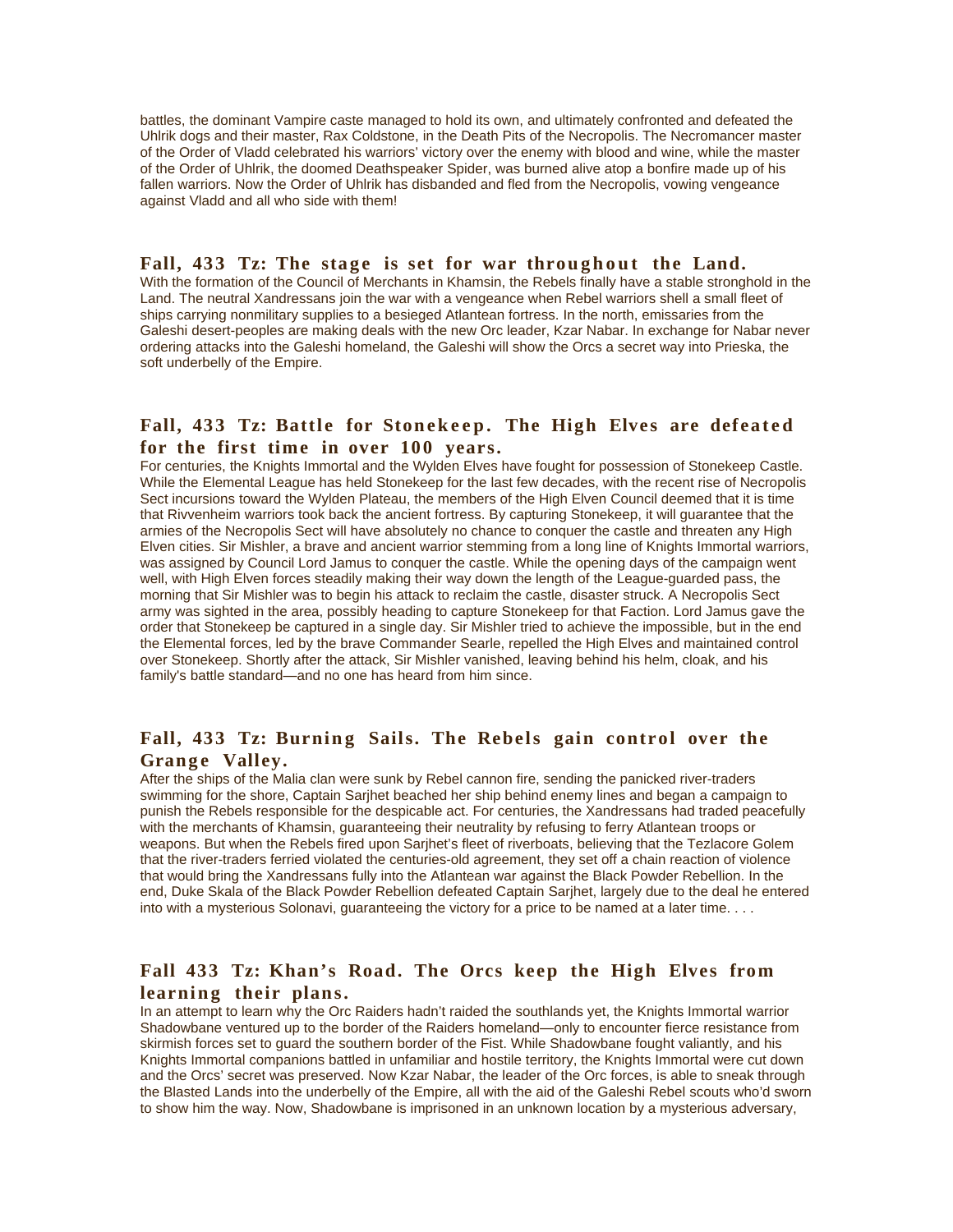and doesn't know whether he is going to survive the coming days.

# Winter, 433 Tz: Dark Omens. The Black Pyramid rises within the Blasted Lands.

After future-seers and Oracles from across the Land are disturbed by a series of haunting visions and premonitions of evil, Warlords are dispatched by the varying factions to discover the source of the dark dreams. After a long journey to the Blasted Lands, Torg Boneknitter of the Elemental League and the Wolfwitch of the Necropolis Sect struggle to reach the ill-boded site first. While the Elementalists managed to cut all of the Wolfwitch's forces down, they were not able to prevent her from entering the Black Pyramid first, and now wait outside the structure to ensure that whatever evil she awakens within cannot escape.

# Spring, 434 Tz: The Empire attacks Khamsin; the Orcs attack Prieska.

Having established a secret alliance with the Knights Immortal, the combined human and High Elven forces march to destroy Khamsin, to rid the Land of Rebel forces forever! Warriors from the Elemental League join with the Rebel defenders just before the city of Khamsin is besieged, and a bloody four-way battle shakes the Land. To the southwest, Orcs raid and plunder through Prieska, burn the Prieskan capital of Alrisar, and make deals with the Sect warlord Darq the Corrupt to attack the formidable defensive citadel at Luxor. Details of the attack on Khamsin are noted in the first book of the Khamsin trilogy.

#### **Spring, 434 Tz: Technomancer Venthu fails to take Wolfsgate.**

As the Atlantean armies marched to attack the Rebel city of Wolfsgate and to capture the critical river bridge over the River Khamita, the Technomancer Venthu led a team of elite Atlantean warriors to smash the gates of Wolfsgate from within. At a critical point in the battle between the Atlantean and Rebel warriors, Venthu attempted to breach the gates with a series of magical blasts – but had his head chopped off from his shoulders for his troubles. The Amazon Whitehawk, for her valor in battle against the Technomancer, was promoted to the Protector of Wolfsgate by the Red Duchess. While the Atlanteans were able to make their way across the river downstream at the Riverdam, it made for a much slower and dangerous crossing for the soldiers of the Empire.

# Summer 434 Tz: The lost city of Dragon's Gate is revealed, and **the inhabitants awaken.**

After a band of Heroes unwarily awaken the ancient slumbering Drakona, ancient monsters and powerful Draconum warriors awaken from millennia-long sleep. Heroes venture to the Kuttar Depths to plunder the city, and to battle the ancient horrors within.

#### **Of Gods, Elves, Draconum and Men A Treatise on Religion and Believe across the Land**

Religion throughout the Land is a very potent force, as the personal beliefs of every individual commoner, noble, warrior, wizard or king dictates their decisions and moral structure. While the life and transcarnation of Tezla brought a reverence and worship of the Grand-Magus in a variety of incarnations, whether as the Avatar of Tezla, the Spirit of Tezla, Dark Tezla, or the Solonavi's Tezla, the Old Gods are still known throughout the Land and are even feared or honored by superstitious, devout, and fanatical worshippers alike.

#### **Atlantis**

For the humans of the Atlantean Empire, descending from the once-mighty warriors of the Kosian Priest-Kings, Tezla has become the driving force in their lives. Temples to a variety of gods and goddesses throughout the Land are continually torn down, or remodeled into mage halls or bureaucratic towers. While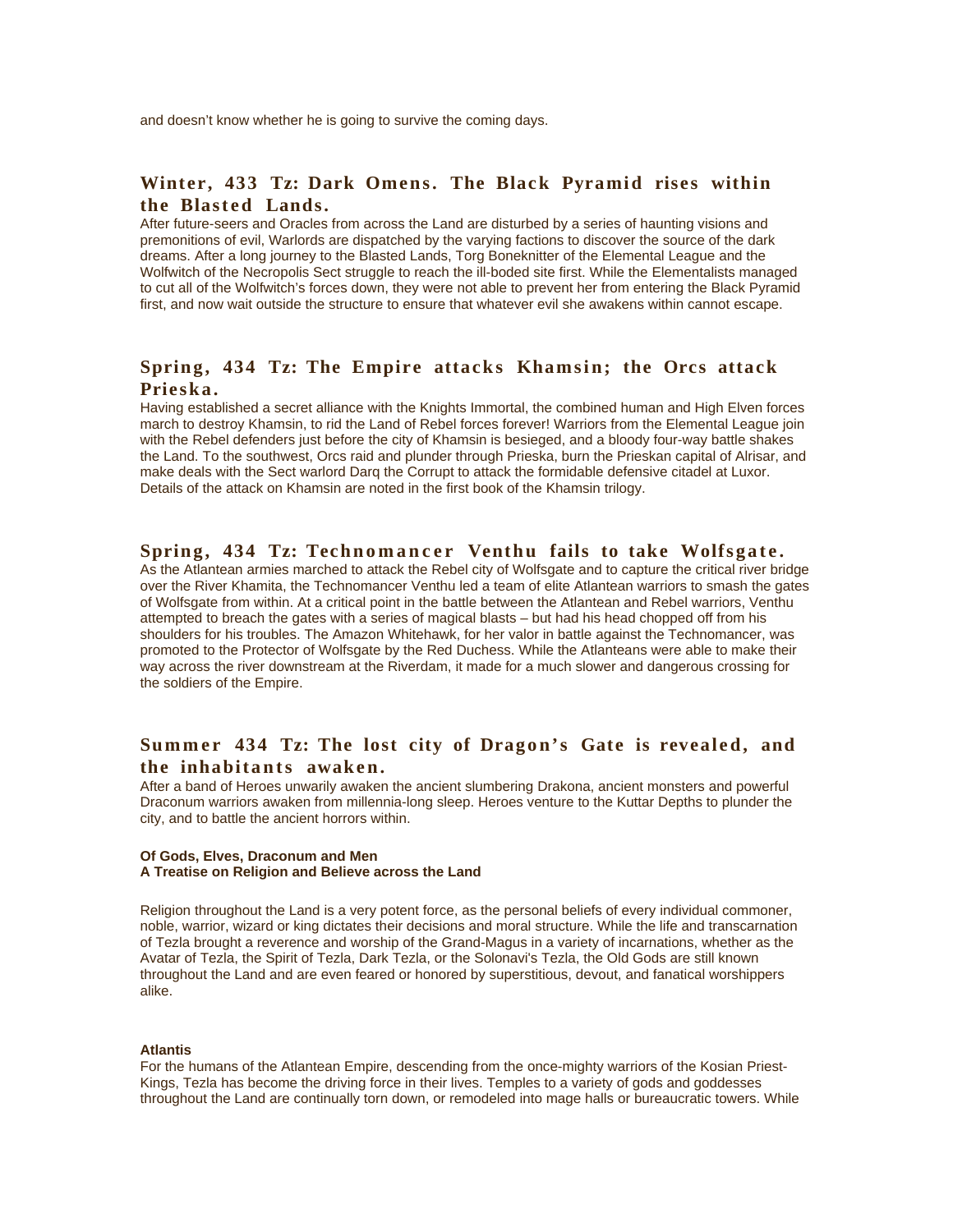places of great or aesthetic beauty are allowed to stand, such as the grand old cathedrals that dominate the skyline of Rokos, some of the most revered holy sites in the Land - such as the Trade Temples that once stood in Enos Joppa - have been torn down in recent decades to make way for Golem Factories. For the citizens of the Empire, the Old Gods no longer hold sway, and only Technomancy, the pursuit of power, and revered Tezla hold any true spiritual meaning for them. United by their love and fervor for the greatest wizard that ever lived, for the one man who brought humanity from being a beaten people up to an enlightened, powerful state, the citizens of the Empire will always worship Tezla, and will hold the rare appearances of Tezla's Avatar Golem or his mouthpiece, the Prophet-Magus, as once-in-a-lifetime miraculous events.

#### **Revolution**

The warriors of the Revolution are also united by Tezla - but to stand against the power-madness, tyranny, and attitude of manifest destiny that drives his followers to cause death and woe wherever they go. While the Old Gods make some difference to the "outcasts of the Empire", only one goddess has maintained any real followers amongst the beleaguered warriors of Khamsin and the Northlands. As a goddess whose sole purpose is to guide dead warriors to the Underworld, sighting this beautiful, veiled goddess dressed in black silks and lace is a sure sign that a warrior is soon doomed to die. During the Khamsin Civil War, she was seen constantly by members of the varied armies fighting for the Throne of Khamsin, and those members that saw her died shortly thereafter like fail. While Sharise is not seen as a bringer of death, but only as a messenger who guides the dead on the long and treacherous journey to the Underworld, the peoples of Khamsin and the Northlands often call upon her, or swear by her name when the need is great. **Dwarves**

The Dwarves have their own pantheon of gods, and you will have a hard time finding a Dwarf that doesn't swear by one deity or another. But since each of the Dwarven underground communities - called holts in their own odd tongue - were very xenophobic of outsiders, and each bore their own hand-tailored sets of rules, customs, gods and goddesses that bore little resemblance to that of their neighbors. After the Atlanteans began raiding holts and enslaving the Dwarves in the Magestone Mines, much of the Dwarven culture was lost in that catastrophic series of events. While many of the Dwarves of the modern age have benefited from having one culture born of attrition and a hundred years of slavery, much of their heritage has been lost, as well as the unique worship of many of the Dwarven Gods that flavored and shaped their individual society of warriors, crafters, healers, and Forgemasters.

#### **Amazons**

The Amazons worship a number of totemistic gods, and each of the seven or eight dozen tribes that live upon the slopes of Nepharus Mons each have their own particular spirit animal that they emulate and honor. As temples and altars dot the forested area surrounding the Amazon's homeland, each devoted to a specific animal power (wolf, hawk, rabbit, etc.), the most powerful and sacred spot in Amazon culture lies in the Valley of the Mists to the northeast of their famous homeland. The Valley of the Mists is supposedly where their distant ancestors were saved from destruction by the totem spirits, and ultimately learned from their spirit guides about combat, totemistic magic, and their role in the larger scheme of the Land. While the warriors the Amazons capture in their raids have a variety of faiths, once they arrive on the slopes of Nepharus Mons, their personal beliefs are void, and speaking of alien gods on the holy ground of the Amazon's mountain is a sure path towards punishment and bloody education. While many of the uneducated peoples of the Land compare the Amazons and the Elementals as being alike, in truth they are very different. While the Elementals certainly believe in working with the primal forces of the Land to defeat their enemies, none would ever let a totem spirit actually possess them and use them in battle like they do with the Amazons. The very principle goes against the teachings of the Spirit of Tezla, where it is written that possession of a sentient being (and the revocation of free will) by any force whatsoever is a blasphemous, and terrible act.

#### **Galeshi**

The Galeshi desert peoples, having long lived in the deserts of the Land, came to worship the Sun as a bringer of both life and death. In their harsh, nomadic culture, where a single mistake or stroke of bad luck can easily leave one to die of thirst in the desert wastes, making worship and sacrifice for the Sun Gods is an unchangeable way of life. While the Galeshi are not united by the Sun as other cultures are united behind the worship or reverence of their own gods, all of them do acknowledge that worship of the Sun Gods is a common way of life, and that only a non-Galeshi would be foolish enough to stand against the wrath of one who both gives and takes life with equal ease. While the tales of the Galeshi have many parables of immoral warriors finding a due end at the hands of their dangerous deities, there are no recorded tales of actual sightings of the Sun Gods - only the words and whisperings that the most blessed of Priests receive at the end of a long desert walk, or a fast within one of the sacred, hidden oases secreted throughout the western deserts and the Blasted Lands.

#### **Crusade**

While reverence of Dark Tezla is an accepted and required model amongst all of the citizens of the Dark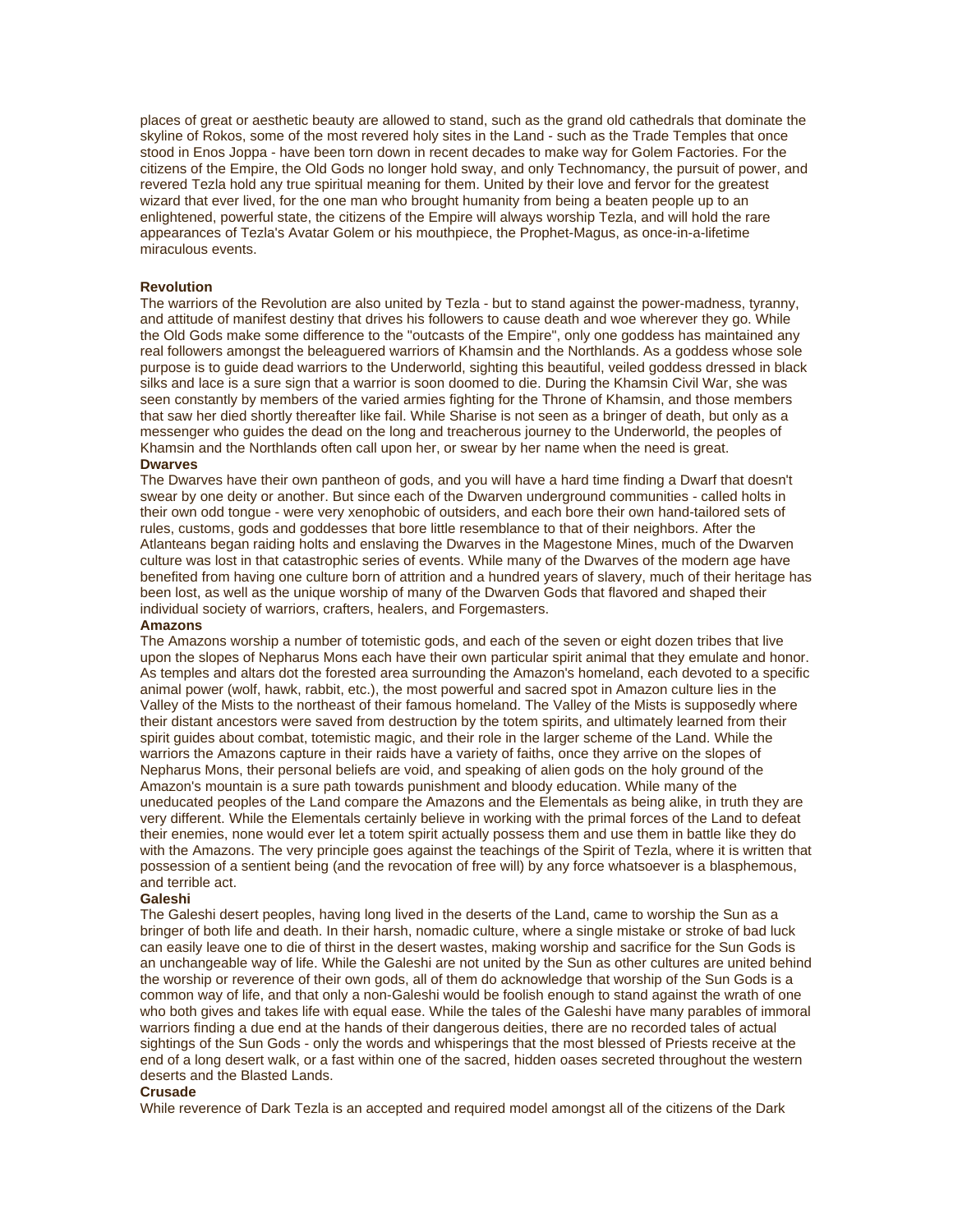Crusade, and the word of the Dark Prophet and the Deathspeakers holds absolute sway, there is a powerful cult that holds an odd place amongst Crusader society. The Blood Goddess, a cruel, hateful being capable of giving the gift of immortality, has sizable temples scattered throughout the capitol and the Vurgra Divide. However, out beyond the Necropolis, in the lands of Men, Dwarves and Elves, the agents of the Blood Goddess have worked long and hard to establish secret churches in all the major (non High Elven) cities in the Land, and to tempt, bait, and coerce gullible people into joining the Dark Crusade in exchange for favors, satisfaction of secret or terrible vices, or even the potential of the gift of eternal life as a blood-drinking Vampire. While the Atlanteans outright banned the Blood Goddess cults early on, and getting caught with ties to one of these secret orders is a guaranteed death sentence, the agents of the Blood Goddess continue to work diligently to harvest souls and put them to use in the quest to flood the Land with darkness and death.

#### **Elementals**

For the Centaurs, Forest Elves, Mountain Trolls, Sprites, Forest Trolls, and the myriad other creatures that live in the Wylden, love and reverence for the Land itself is the key to their religion. Every tree, rock, flower and stream has their own animistic spirit, and can even be called upon by priests and priestesses trained in the Elemental arts to fight against those who would corrupt or destroy the Land in any way. Even the great Dragons, called from their sleep by the Priests of the Dragon Grove to fight for the Land, have their own part to play in the cycle of life that every creature great or small shares in. While the Forest Elves once flocked to Atlantis to learn alongside Tezla, when they returned from their banishing on the Night of Fire, they brought back with them the Spirit of Tezla, which they revere as a powerful elder amongst their wise culture. While the other races of the Wylden have some amount of faith in the Spirit, the recent recall to Roanne Valle by the Forest Elves - and thus the abandonment of the Wylden to the forces of the Dark Crusade - has caused a sizable division in what was before a very solid and structured League. While most Forest Elves believe that the Spirit of Tezla had them build the mountain fortress of Roanne Valle for this specific purpose more than 150 years ago, the Centaurs, Trolls and Faeries who are watching the Wylden be destroyed, burned, and corrupted by the evils of the Dark Crusade may never forgive them for their cowardice or fanatical worship of something other than the primal force of the Land. While the appearance of the Nature Avatar, the Horned Hunter, is not viewed as a god by the non-Elven races, many of the members of the Wylden Host hold a dedicated reverence for this supernatural, unstoppable force.

#### **High Elves**

Faith, piety and holy works are just as important in High Elven society as sword-work, the pursuit of art, and the mastery of magery. The omnipotent father-god Rythael leads the Heiramman pantheon, accompanied by Geiddi, his wife and mother to the High Elven race. Of a variety of names and titles, the other five gods—the Warrior, the Mage, the Priest, Prophecy and Fortune—are worshipped by High Elves following similar life-paths in Rivvenheim society. Serving these seven gods are the Heiramman Host, legions of Elven souls ascended from corporeal existence to be of service to their gods as warriors and servants. After a great disaster millennia ago, only seven of the noble High Elven families survived with any real numbers intact. In the modern day, these seven families make up the backbone of leadership of the High Elven people, and the commoners of High Elven society revere these nobility as if they were the chosen of the gods. Whether from the Wyndfenner, Lightfoot, Fairhame, Ivydown, Starsdawn, Longblade or Stormbringer line, members of these family lines are guaranteed a position of leadership within High Elven society by their station at birth, and a role at the side of the Heiramman gods after their deaths.

#### **Orcs**

The Orcs of all clans and castes worship the Eagle Gods, and are very superstitious and reverent when it comes to encounters with eagles of any kind - and especially the Shamans and Priests that work with these potent gods to bring about victory or destruction for the tribes of the Fist. For example, when the Orcs sacked Caero many hundreds of years ago, the only reason they didn't finish their sack of the merchant city is because their leader had a vision from the Eagle Gods to leave the metropolis, and to never return. As result of that tales, Orcs have not attacked Caero ever since, though they have regularly attacked communities just up and downriver from the "sacred" Atlantean port. Going to extremes, even the appearance of a lone Eagle may change the course of a battle or a journey, to the point of whole tribes of Orcs may wander into the deep deserts of the Blasted Lands in order to see where a lone eagle is leading them - whether to gold, combat, or certain death.

#### **Xandressans**

The Xandressans, a people bound by their love for ships and the open sea, are similar to the Galeshi in many ways. In the same way that the Galeshi view the Sun as the bringiner of life and death, the Xandressans view the water and wind to be primal forces that drive their lives, their luck, and their longevity. As a largely superstitious people, the sighting of certain birds or fish during a journey is believed to have certain divinatorial omens. A ship's courses may be changed, or voyages might be abandoned if a particularly dark sign appears above or within the wave. Additionally whole foretellings of a newly born Xandressan's future life can be supposedly determined by the colors and patterns of the sunset on the day they are born. While there are no named gods within their religion, many Xandressan captains seem to